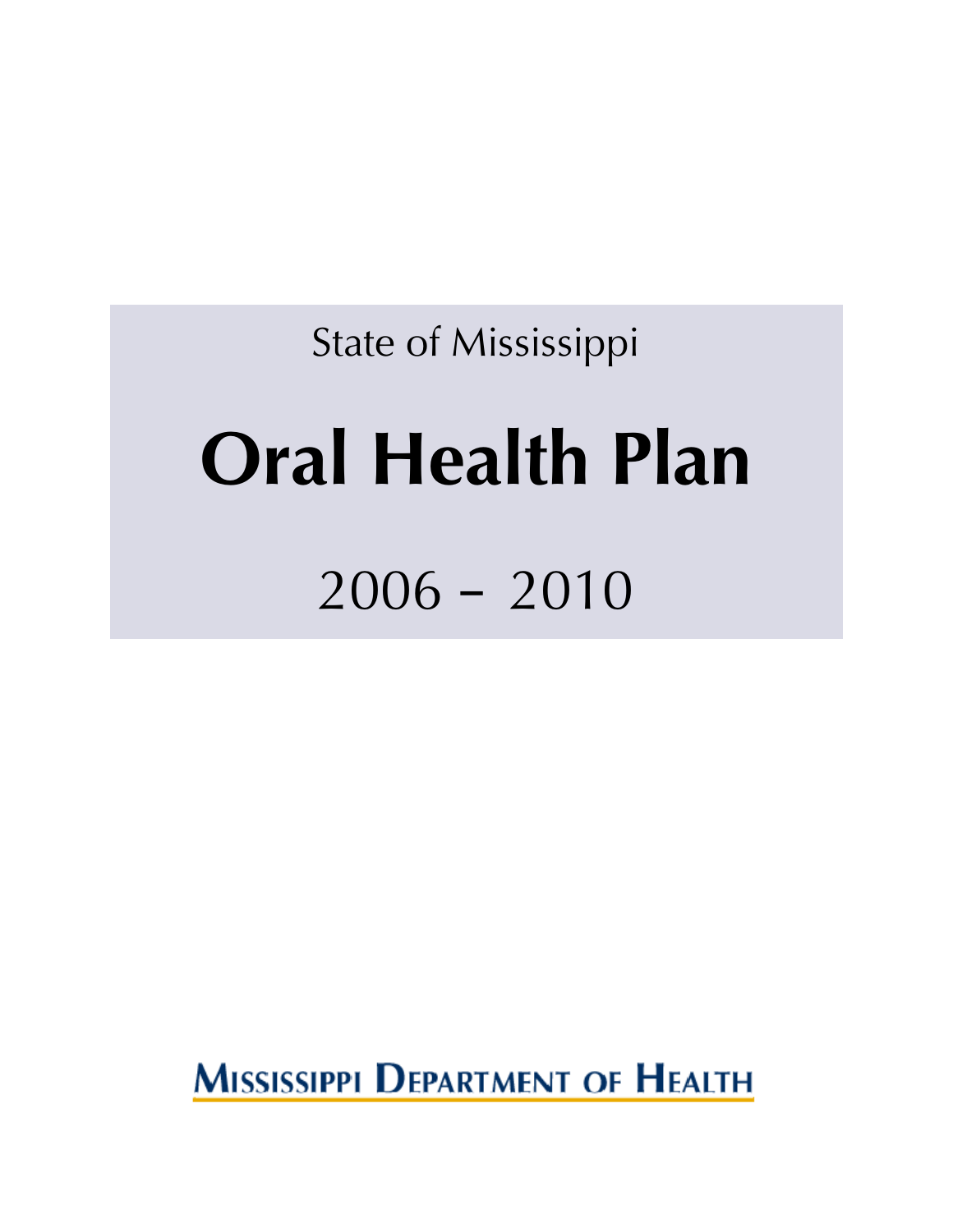

**HALEY BARBOUR GOVERNOR** 

### **STATE OF MISSISSIPPI** OFFICE OF THE GOVERNOR

January 30, 2006

Dear Mississippians:

I am pleased to support the Mississippi State Oral Health Plan (2006-2010), a comprehensive approach to improve the oral health of Mississippi's families. Oral health is vitally important to our children's growth and development, and their overall health and well-being is not possible without having good oral health.

During the 2004-2005 school year, 3 in 4 children have experienced dental disease by age 8, 1 in 3 children have untreated dental decay, and 1 in 10 have urgent need for dental care due to pain and infection. This should not be tolerated as Mississippi's future relies on the quality of the early childhood experiences that we provide to our children today.

This plan assures multiple strategies to improving oral health, including community water fluoridation programs, school-based prevention programs, oral health education, and increasing access to dental care for the people of Mississippi. Primary prevention, along with appropriate personal behaviors and access to regular dental check-ups can prevent virtually all dental disease.

Working together, we can ensure a healthier future for Mississippi's children and families.

Meyet du flm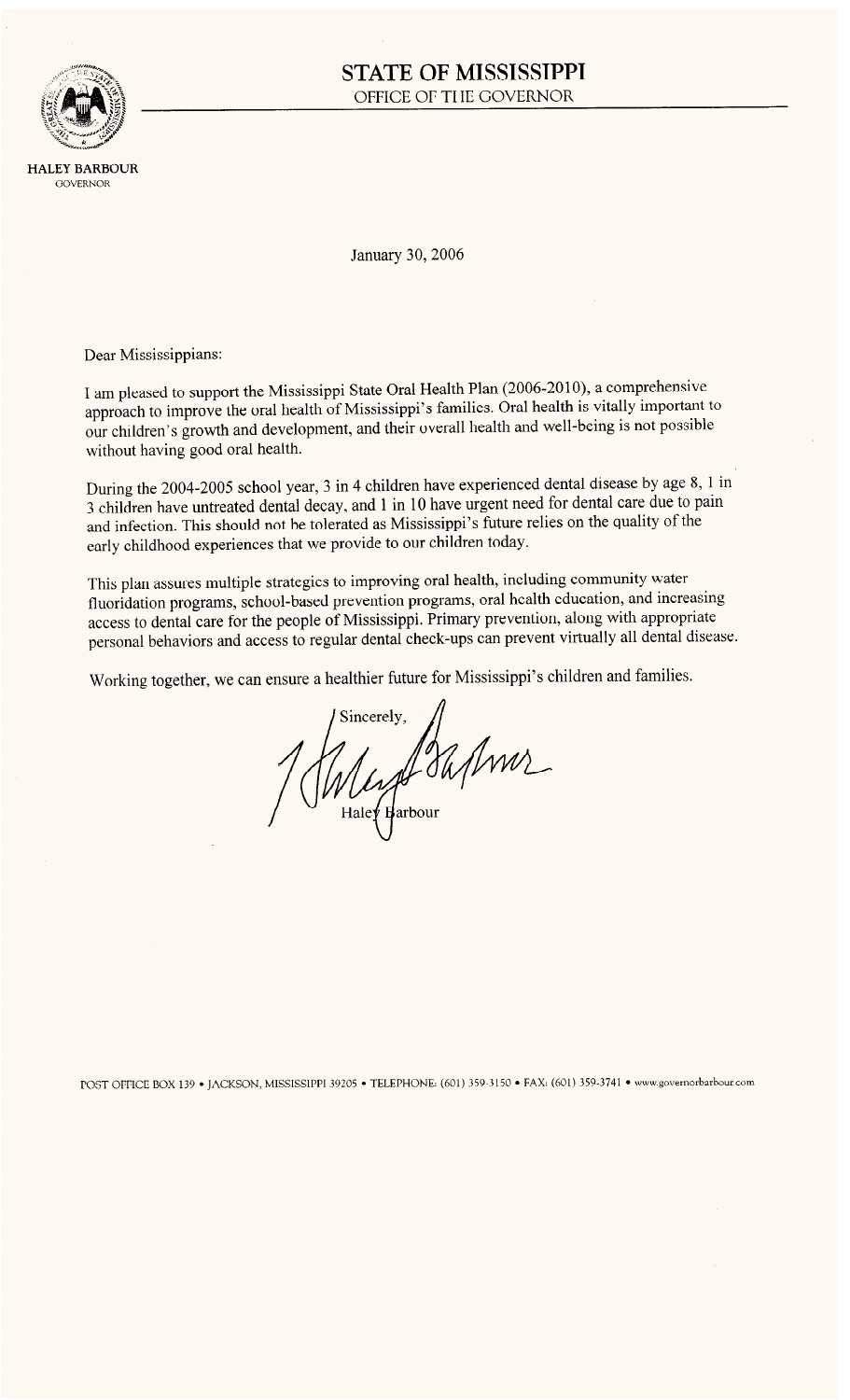Vision Statement: *"We envision a Mississippi where every child enjoys optimal oral health; where prevention and health education are emphasized and treatment is available, accessible, affordable, acceptable and timely; where parents are involved, providers are engaged, and insurers are responsible; where government provides supplemental resources and ensures quality of care as well as protection of patients; and where the total well-being of the child is promoted."* 

### I. ASSESSMENT

*GOAL 1: Establish and maintain an ongoing oral health surveillance system to measure the population's oral health status and needs, determine the effectiveness of interventions, and report oral health outcomes.* 

ACTION STEP I.1.1: Perform periodic statewide clinical oral health assessment of representative populations using a self weighted sample analysis that adjusts for non-response.

LEAD ORGANIZATIONS: Mississippi Department of Health and Mississippi Department of Education

PARTNERS: Mississippi Division of Medicaid, Mississippi Dental Association, Mississippi Primary Healthcare Association, University of Mississippi Medical Center Adolescent and Child Tobacco Center, University of Mississippi Medical Center School of Dentistry, Mississippi Hospital Association, Mississippi Head Start Association, Coalition for Persons with Disabilities, Mississippi Alliance for School Health

### NATIONAL HEALTH OBJECTIVE:

21-16 Increase the number of states with state-based oral health surveillance system.

### STRATEGIES:

- a) Increase infrastructure and capacity within the MDH to determine representative populations and sampling methodology, perform data collection and analysis, and report results;
- b) Increase collaborations with lead agencies (e.g., MDE to share student enrollment data, inform parents and caregivers, and conduct clinical oral health screens during the school year);
- c) Collect, analyze and report data as determined by the state oral health surveillance plan (i.e. using the Association of State and Territorial Dental Directors Basic Screening Survey or Decayed-Missing-Filled-Treated (DMFT) survey).

TIMELINE: Periodically as established by state oral health surveillance plan.

### OUTCOMES:

- a) Monitor and report oral health indicators to the Center for Disease Control & Prevention (CDC) National Oral Health Surveillance System (NOHSS);
- b) Use oral health surveillance data for planning, public awareness, health status reporting, and professional use.

ACTION STEP I.1.2: Assure statewide oral cancer surveillance with periodic reviews of morbidity and mortality events.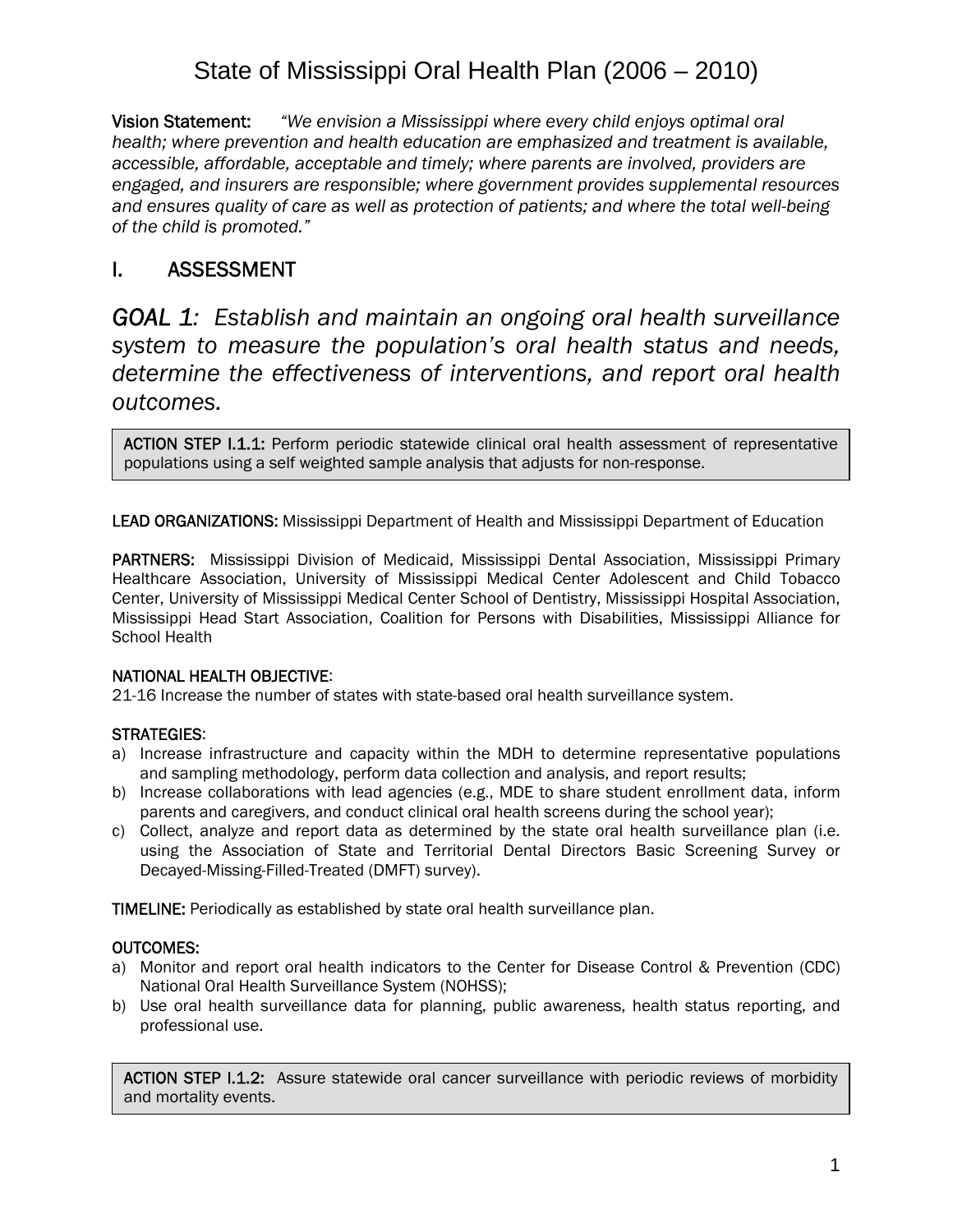LEAD ORGANIZATION: University of Mississippi Medical Center Cancer Registry

PARTNERS: Mississippi Department of Health, Mississippi Partnership for Comprehensive Cancer Control, University of Mississippi Adolescent and Child Tobacco Center, Mississippi Primary Healthcare Association, Mississippi Dental Association, Mississippi Medical Association

### NATIONAL HEALTH OBJECTIVE:

21-6 Increase in detection of Stage I oral cancer lesions determined by assessment of the incidence of reporting invasive cancer of the oral cavity or pharynx.

### STRATEGIES:

- a) Promote increased awareness of oral cancer reporting among all health professionals;
- b) Simplify oral cancer reporting processes to improve reporting;
- c) Increase the accuracy and consistency of oral cancer reporting using targeted education and training initiatives.

TIMELINE: Periodically as established by state oral health surveillance plan.

### OUTCOMES:

- a) Increase the percentage of oral cancers reported;
- b) Reduce morbidity and mortality from oral cancers.

ACTION STEP I.1.3: Conduct and report secondary oral health data analysis of existing health data sets, such as the CDC Behavioral Risk Factor Surveillance System (BRFSS) and Youth Risk Behavior Surveillance System (YRBSS).

### LEAD ORGANIZATION: Mississippi Department of Health

PARTNERS: Centers for Disease Control and Prevention; State Schools of Public Health and/or Preventive Medicine

### NATIONAL HEALTH OBJECTIVE:

5-15 Increase the proportion of persons with diabetes who have at least an annual dental examination (also cardiovascular disease, etc.)

### STRATEGIES:

- a) Identify disparities in dental care utilization and monitor access to oral health care services;
- b) Increase the capacity to collect oral health data through existing data collection methods as determined by the state oral health surveillance plan.

TIMELINE: Every other year proposed by BRFSS Coordinators, beginning with 2005 (odd years). States may choose to use optional oral health module each year.

### OUTCOME:

Improve the understanding and knowledge about oral diseases and their relationship with health to make informed policy and programmatic decisions.

ACTION STEP I.1.4: Assure timely and efficient communication or oral health-related data within and between government health agencies to monitor oral health care delivery and its impact on the burden of disease.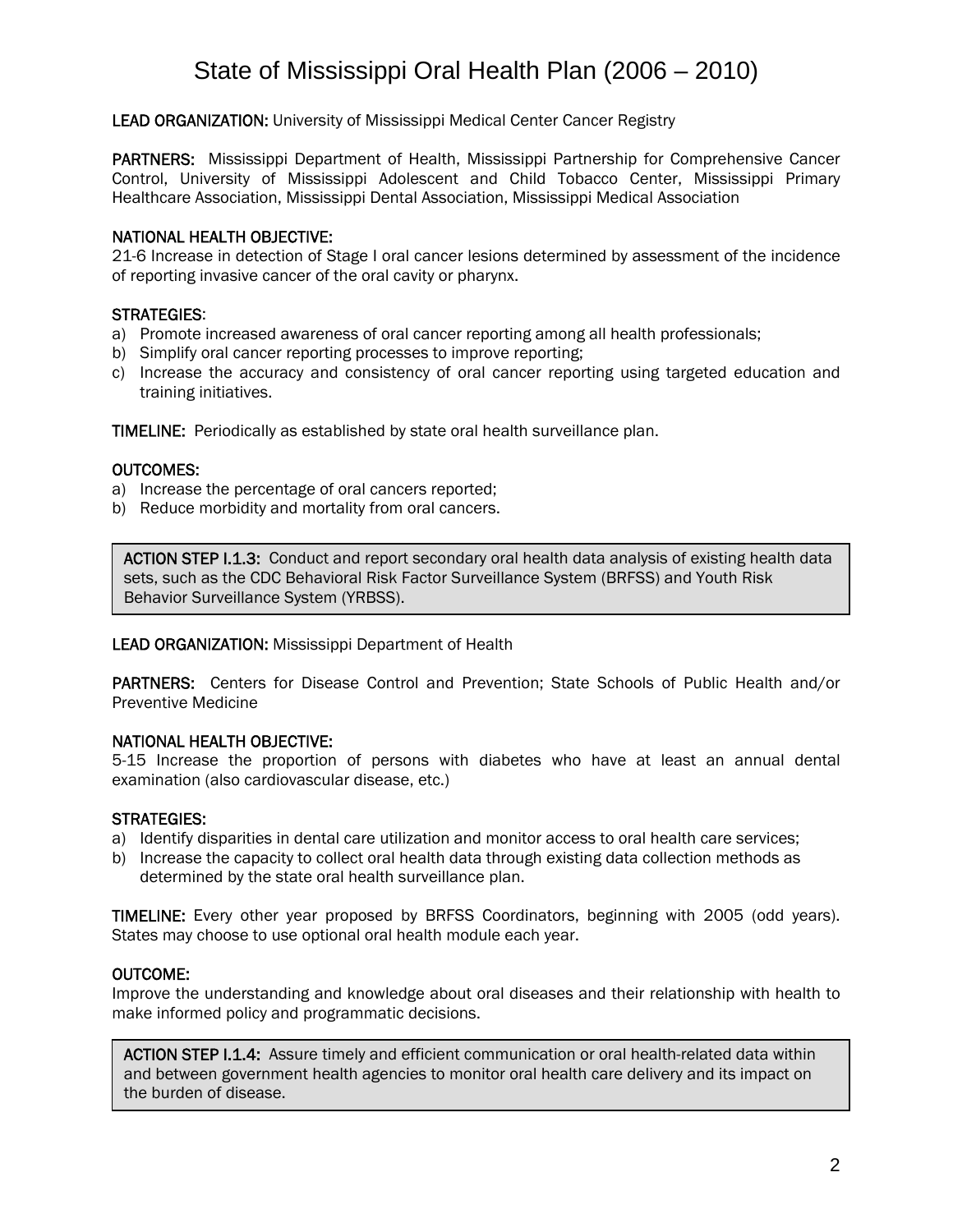LEAD ORGANIZATIONS: Mississippi Division of Medicaid and Mississippi Department of Health

PARTNERS: Mississippi Primary Health Care Association, Mississippi Dental Association, Mississippi Dental Society, and Mississippi Dental Hygienists' Association

### NATIONAL HEALTH OBJECTIVES:

21-10 Increase the proportion of children and adults who use the oral health care system each year. 16-10/16-11 Obtain data on access to oral health care for mothers of low birth weight babies, very low birth weight babies, and preterm births.

### STRATEGIES:

- a) Plan and implement data collection to identify policy and program needs;
- b) Determine the incidence and prevalence of oral disease(s);
- c) Determine the percent of population visiting dentist yearly;
- d) Determine the population's utilization of oral health services;
- e) Identify and report on access barriers in communities;
- f) Evaluate accessibility and availability of oral health services;
- g) Identify and monitor dental health professional shortage areas on a periodic basis as per government criteria and definitions;
- h) Assess oral health knowledge, opinions, and practices of the community.

TIMELINE: Ongoing; periodic reporting of data outcomes

### OUTCOME:

 

Decrease barriers to the utilization of oral health services in the community.

### *Goal 2: Integrate the oral health surveillance system across health care delivery systems and networks, public health, educational programs and social service systems.*

ACTION STEP I.2.1: Identify data sources, linkages, and data gaps, and increase knowledge transfer.

LEAD ORGANIZATIONS: Oral Health Task Force / Oral Health Coalition and Mississippi Department of Health

PARTNERS: Mississippi Division of Medicaid, Mississippi Department of Information Technology, Mississippi Department of Finance and Administration, Mississippi Dental Association, Mississippi Primary Healthcare Association, University of Mississippi Medical Center Adolescent and Child Tobacco Center; University of Mississippi Medical Center School of Dentistry, Mississippi Hospital Association, Mississippi Head Start Association

### NATIONAL HEALTH OBJECTIVES:

21-10 Increase utilization of oral health system;

21-11 Increase utilization of dental services for those in long-term care facilities;

21-16 Increase the number of states with state-based surveillance system;

21-17 Increase the number of state and local dental programs with effective public dental health program/director.

### STRATEGIES: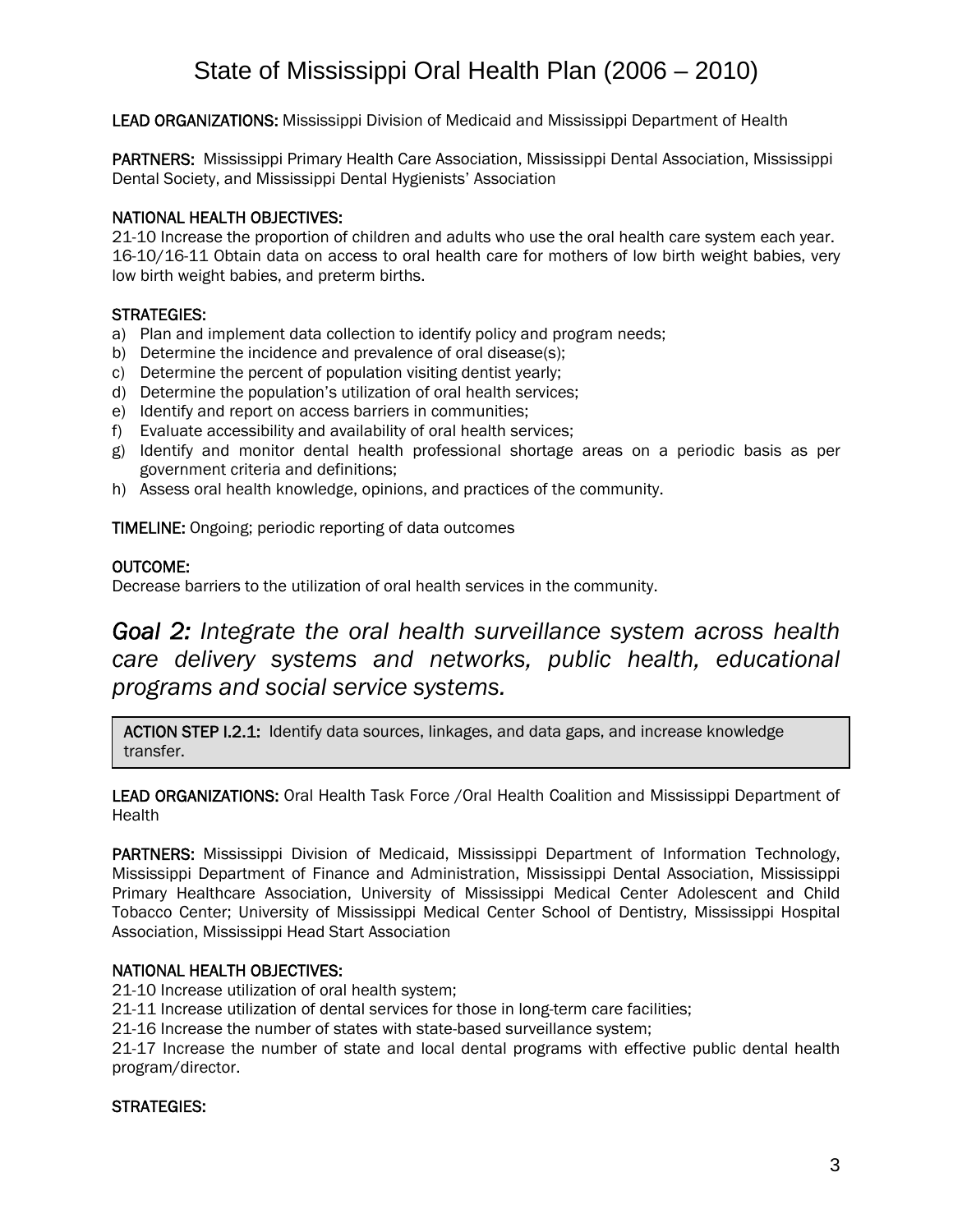- a) Implement process to obtain information from the public on the accessibility, availability, adequacy, usage, effectiveness, and cultural competency of oral health care delivery systems.
- b) Develop a communications plan for oral health promotion and dental care practice to improve outcomes.

### TIMELINE: 2007

### OUTCOMES:

- a) Increase access to oral health care and prevention services for at-risk populations and reduce health disparities;
- b) Assure efficient and effective use of workforce and resources with cost-control.

ACTION STEP I.2.2: Create HIPAA-compliant data linkages and information sharing systems for oral health care measures.

LEAD ORGANIZATIONS: Mississippi Department of Information Technology and Mississippi Department of Finance and Administration

PARTNERS: Mississippi Department of Health, Blue Cross/Blue Shield of Mississippi, Delta Dental Plans of Mississippi, and Mississippi Division of Medicaid

### NATIONAL HEALTH OBJECTIVES:

21-10 Increase utilization of oral health system;

21-11 Increase utilization of dental services for those in long-term care facilities;

21-16 Increase the number of states with state-based surveillance system;

21-17 Increase the number of state and local dental programs with effective public dental health program/director.

### STRATEGY:

Implement interagency and interagency partnership agreements to communicate and share required health data as determined by the state oral health surveillance plan.

### TIMELINE: 2008

### OUTCOMES:

- a) Increase access to oral health care and prevention services for at-risk populations and reduce health disparities;
- b) Assure efficient and effective use of workforce and resources using cost-control.

### *GOAL 3: Determine and monitor the fluoridation status of public water systems and natural sources of dietary fluoride.*

ACTION STEP I.3.1: Periodically assess and report the fluoride content of all public water systems.

LEAD ORGANIZATIONS: Mississippi Department of Health and Mississippi Rural Water Association

PARTNERS: Bower Foundation, Mississippi Dental Association, Mississippi Dental Society, Mississippi Primary Health Care Association, Mississippi State University (MSU) Extension Service, Centers for Disease Control and Prevention, and American Dental Association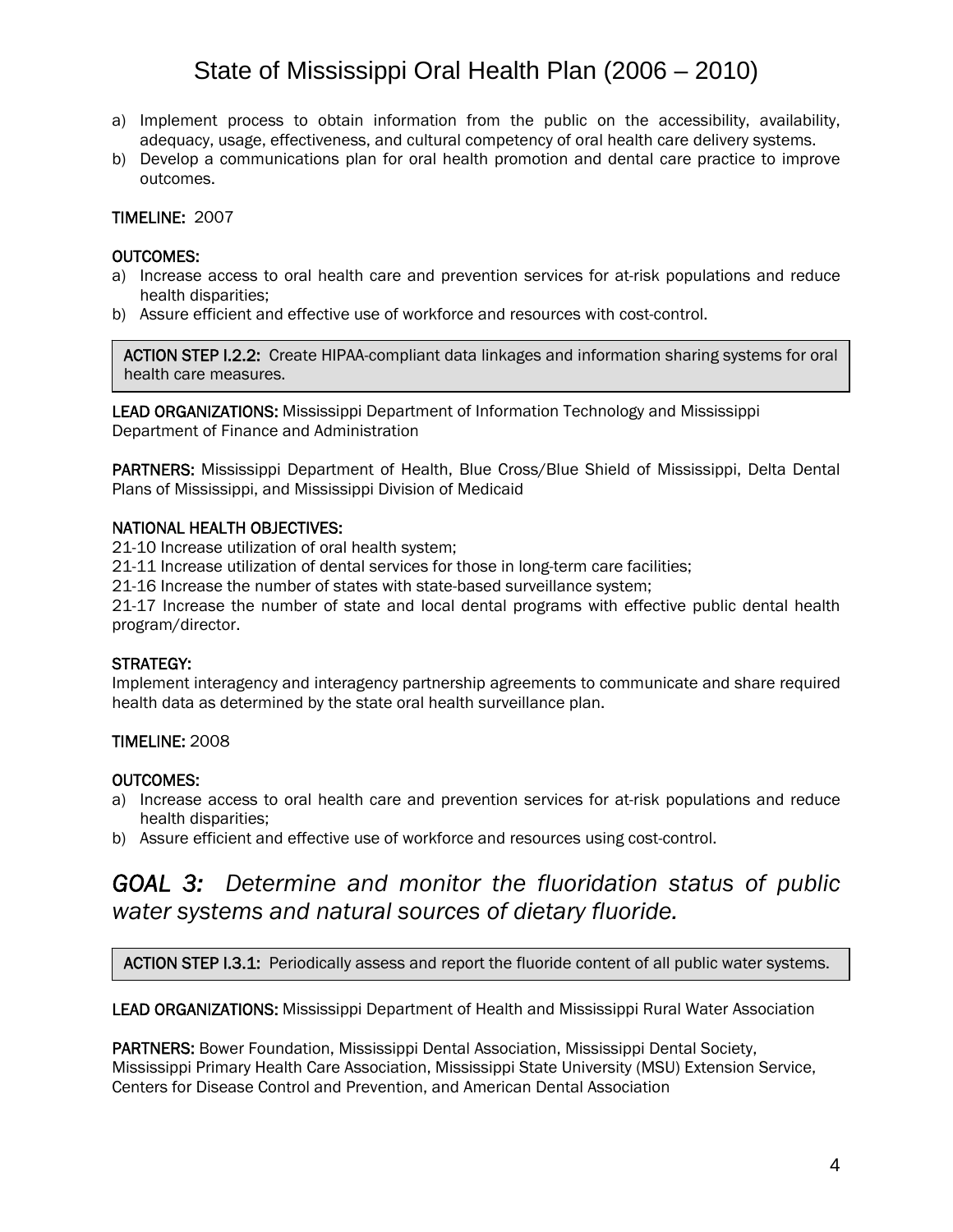### NATIONAL HEALTH OBJECTIVE:

21-9 Increase the proportion of the U.S. population served by fluoridated water systems.

### STRATEGIES:

- a) Implement use of CDC Water Fluoridation Reporting System;
- b) Establish protocol for water content reporting;
- c) Assure ongoing water system training and reporting.

#### TIMELINE: 2006

#### OUTCOME:

 $\overline{a}$ 

 $\overline{a}$ 

Increase in the Mississippi population served by optimally fluoridated water systems.

ACTION STEP I.3.2: Monitor all public water fluoridation programs to assure compliance with fluoride testing and reporting recommendations.

LEAD ORGANIZATIONS: Mississippi Department of Health and Mississippi Department of Environmental Quality

PARTNERS: Mississippi Dental Association, Mississippi Primary Health Care Association, and Mississippi Rural Water Association

#### NATIONAL HEALTH OBJECTIVES:

21-9 Increase the proportion of the U.S. population served by community water systems with optimally fluoridated water.

#### TIMELINE: Ongoing

#### STRATEGIES:

- a) Establish protocol for fluoride content testing and reporting;
- b) Assure ongoing water operator training;
- c) Monitor compliance with testing and reporting recommendations.

#### OUTCOMES:

Ī 

- a) Increase in the number of Public Water Systems that complete monthly reporting requirements;
- b) Increase in Mississippi population served by optimally fluoridated water systems.

ACTION STEP I.3.3: Monitor the quality of fluoride analysis at state laboratory.

LEAD ORGANIZATIONS: Mississippi Department of Health and Mississippi Department of Environmental Quality

PARTNERS: Mississippi Rural Water Association and Mississippi State University (MSU) Extension Service

#### NATIONAL HEALTH OBJECTIVE

21-9 Increase persons on public water receiving fluoridated water.

#### STRATEGIES:

a) Assure that persons receive optimal levels of fluoride through public water supplies;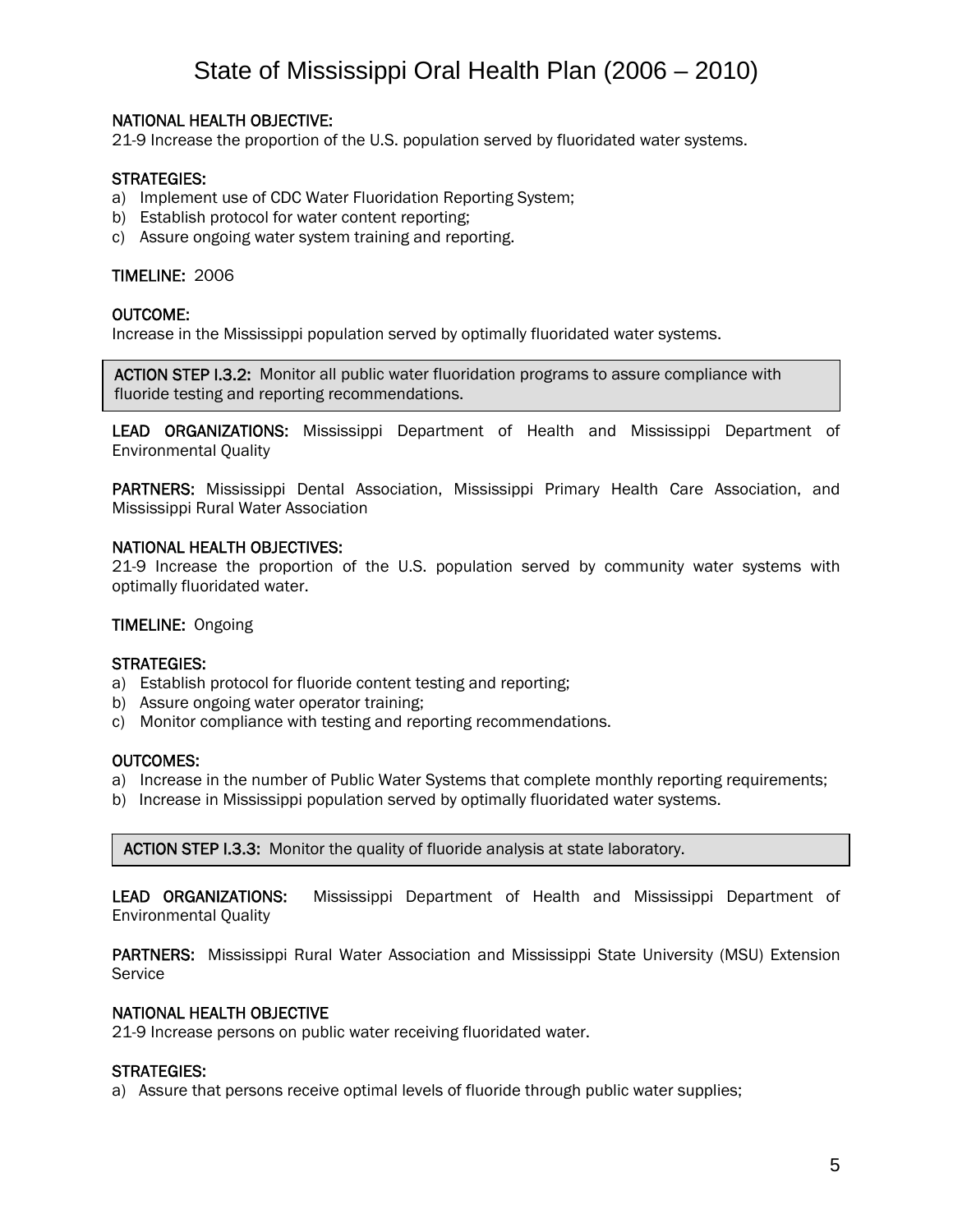b) Assure quality fluoride testing procedures of PWS.

### TIMELINE: Ongoing

### OUTCOME:

Increase in the Mississippi population served by optimally fluoridated water systems.

using the CDC Water Fluoridation Reporting System. ACTION STEP I.3.4: Monitor and report statewide public water fluoridation surveillance activities

PARTNERS: Mississippi Rural Water Association and Mississippi State University (MSU) Extension **Service** 

### NATIONAL HEALTH OBJECTIVE

21-9 Increase persons on public water receiving fluoridated water.

### STRATEGY:

Assure that persons receive optimal levels of fluoride through public water supplies.

### TIMELINE: Ongoing

### OUTCOME:

Assure timely access to accurate fluoride data for public water supplies to assure safety and assist health professional's decision-making regarding alternative preventive therapies.

### II. Policy Development

*GOAL 1: Develop plans and policies through a collaborative process to establish an efficient oral health services infrastructure that assures the protection and promotion of oral health for all Mississippians.* 

ACTION STEP II.1.1: Develop a state oral health plan through a collaborative process with representative stakeholders.

### LEAD ORGANIZATION: MDH

PARTNERS: Office of the Governor, Mississippi Dental Association, Mississippi Primary Health Care Association, Mississippi State Board of Dental Examiners, Mississippi Dental Hygienists' Association, Mississippi Rural Health Association, Mississippi Division of Medicaid, Mississippi Department of Finance and Administration (Children's Health Insurance Program), Mississippi Department of Education, and Bower Foundation

### NATIONAL HEALTH OBJECTIVES:

21-10 Increase the proportion of children and adults who use the oral health care system each year; 21-11 Increase the proportion of long-term care residents who use the oral health care system each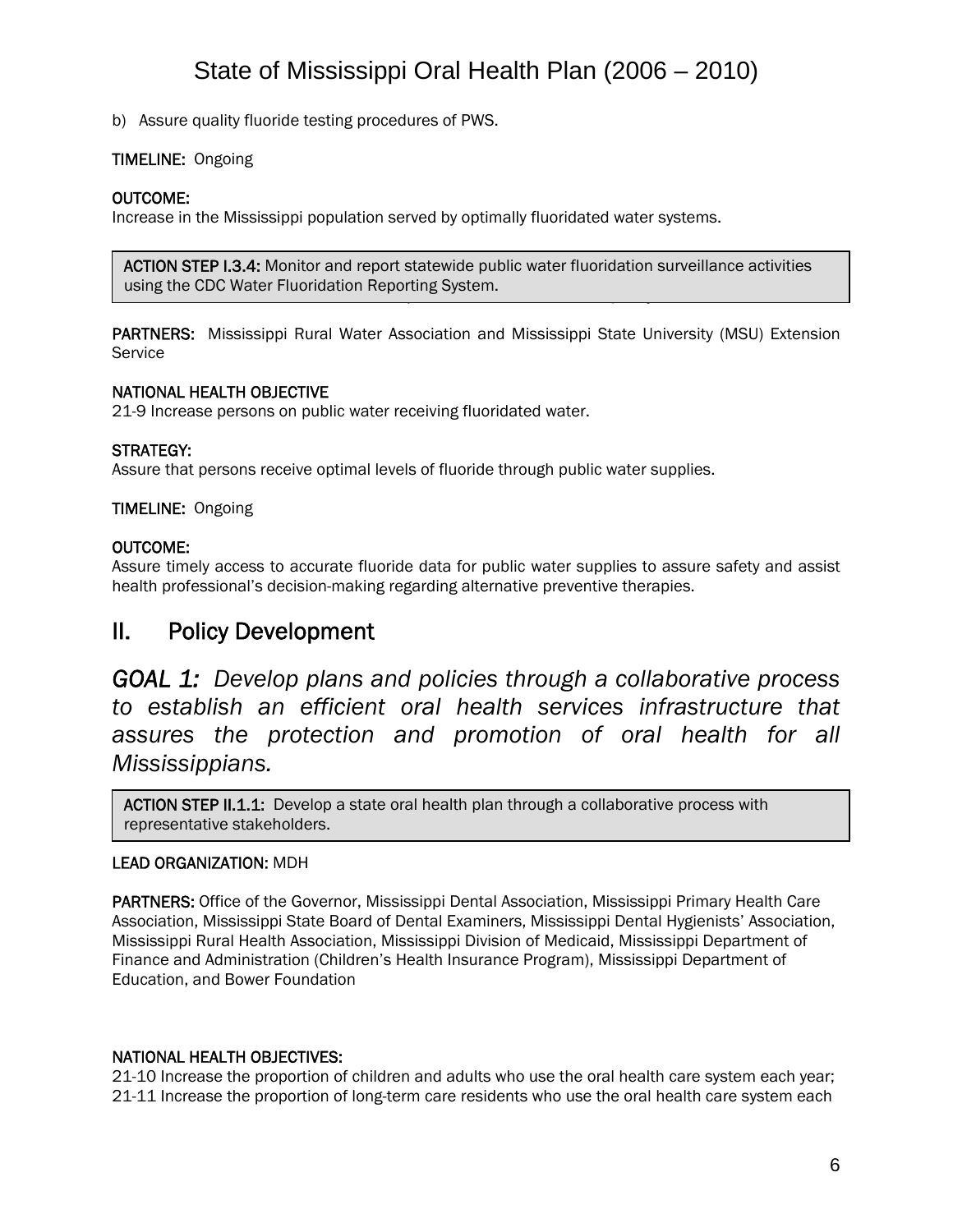year;

21-12 Increase the proportion of low-income children and adolescents who received any preventive dental service during the past year;

21-13 Increase the proportion of school-based health centers with an oral health component;

21-14 Increase the proportion of local health departments and community-based health centers that have an oral health component;

21-16 Increase the number of states with state-based surveillance system;

21-17 Increase the number of state and local dental programs with effective public dental health program/director.

### STRATEGIES:

- a) Establish a collaborative planning process that utilizes the National Call to Action to write a state oral health plan;
- b) Identify the target population of public officials, community leaders, and key stakeholders;
- c) Oversee the implementation of the state oral health plan.

### TIMELINE: 2006 - 2010

### OUTCOME:

Implementation of a state oral health plan that describes the burden of oral disease, the prevalence of risk factors, and the population at high risk; includes goals that prioritize and address need; and identifies specific activities that will be undertaken and responsible parties to achieve each objective.

ACTION STEP II.1.2: Assure leadership to address oral health problems by mandating a state oral health program.

### LEAD ORGANIZATIONS: Mississippi Department of Health and Mississippi State Legislature

PARTNERS: Office of the Governor, Mississippi Dental Association, Mississippi Primary Health Care Association, Mississippi State Board of Dental Examiners, Mississippi Dental Hygienists' Association, Mississippi Rural Health Association, University of Mississippi Medical Center School of Dentistry, Mississippi Rural Water Association, Mississippi Division of Medicaid, Mississippi Department of Finance and Administration (Children's Health Insurance Program), Mississippi Department of Education, and Bower Foundation

### NATIONAL HEALTH OBJECTIVES:

21-1 Reduce dental caries experience in children;

21-2 Reduce untreated dental decay in children and adults;

21-3 Increase adults with teeth who have never lost a tooth;

21-4 Reduce adults who have lost all their teeth;

21-5a Reduce gingivitis among adults;

21-5b Reduce periodontal disease among adults;

21-6 Increase detection of stage I oral cancer lesions;

21-7 Increase number of oral cancer examinations;

21-8 Increase sealants in 8 year-olds' first molars and in 14 year-olds' first and second molars;

21-9 Increase persons on public water receiving fluoridated water;

21-10 Increase utilization of oral health system;

21-11 Increase utilization of dental services for those in long-term facilities, e.g., nursing homes;

21-12 Increase preventive dental services for low-income children and adolescents;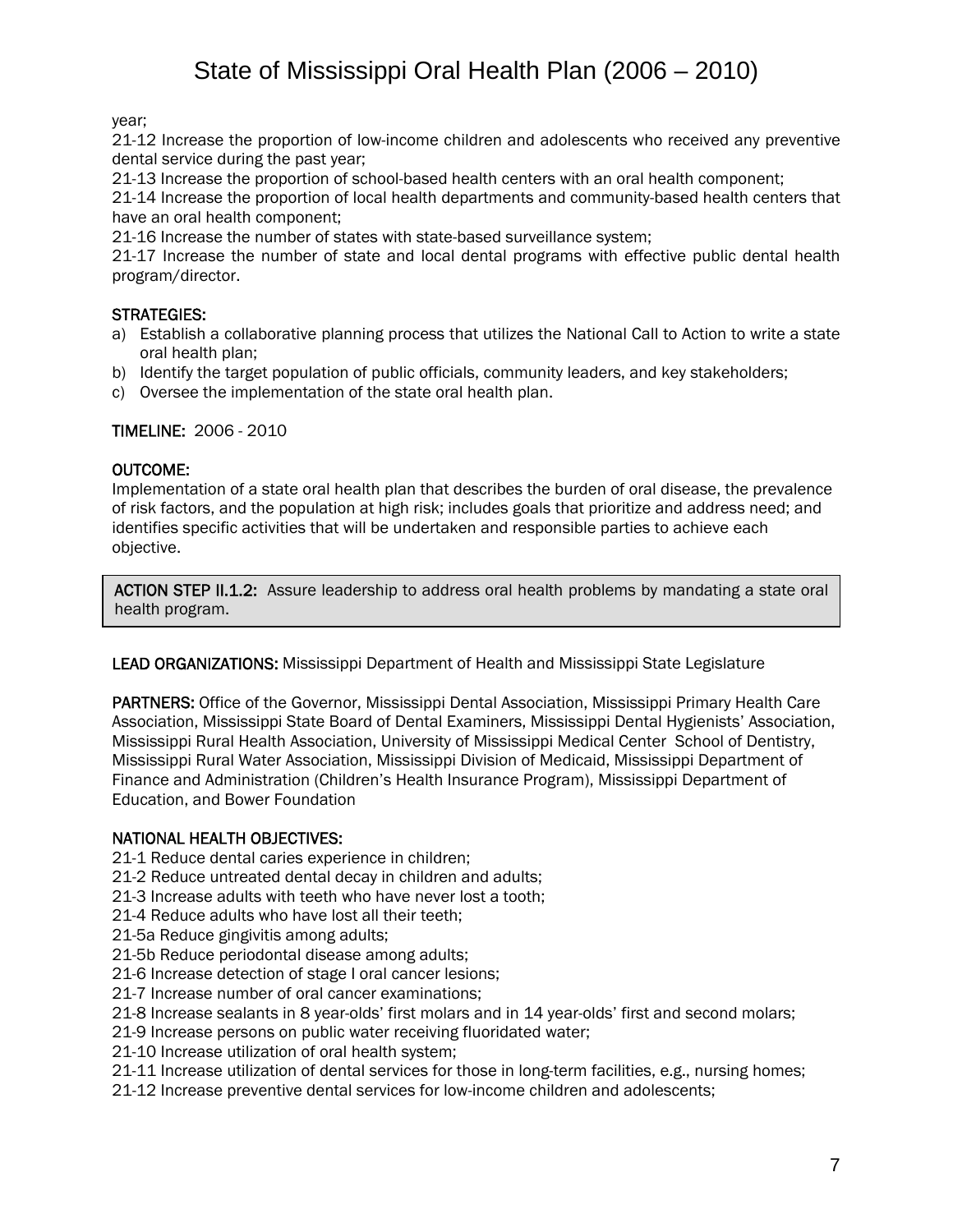21-13 Increase number of school-based health centers with oral health component;

21-14 Increase number of community health centers and local health departments with oral health component;

21-15 Increase states with system for recording and referring oral-facial clefts;

21-16 Increase the number of states with state-based surveillance system;

21-17 Increase the number of state & local dental programs with public health trained director.

### STRATEGY:

Educate Mississippi State Legislature to obtain support for policies advised in the state oral health plan.

### TIMELINE: Ongoing

#### OUTCOMES:

- a) Increased access to prevention and oral health care for at-risk families;
- b) Reduction in state oral disease rates;
- c) Improved oral health outcomes for all Mississippians.

١ LEAD ORGANIZATIONS: MDH, MS Division of Medicaid, MS State Board of Dental Examiners capacity.**ACTION STEP II.1.3:** Establish uniform system to assess state dental workforce

LEAD ORGANIZATIONS: Mississippi Department of Health and Mississippi Primary Health Care **Association** 

PARTNERS: Mississippi Dental Association, Mississippi Dental Society, Mississippi Dental Hygienists' Association, Mississippi Rural Health Association, Health Resources and Services Administration, and Mississippi State Legislature

### NATIONAL HEALTH OBJECTIVES:

21-10 Increase the proportion of children and adults who use the oral health care system each year; 21-11 Increase the proportion of long-term care residents who use the oral health care system each year;

21-12 Increase the proportion of low-income children and adolescents who received any preventive dental service during the past year;

21-13 Increase the proportion of school-based health centers with an oral health component;

21-14 Increase the proportion of local health departments and community-based health centers that have an oral health component;

21-16 Increase the number of states with state-based surveillance system;

21-17 Increase the number of state & local dental programs with effective public dental health program/director.

#### STRATEGIES:

a) Maintain an ongoing database to monitor oral health workforce needs;

b) Monitor decrease in barriers to utilization of oral health services in communities.

TIMELINE: Ongoing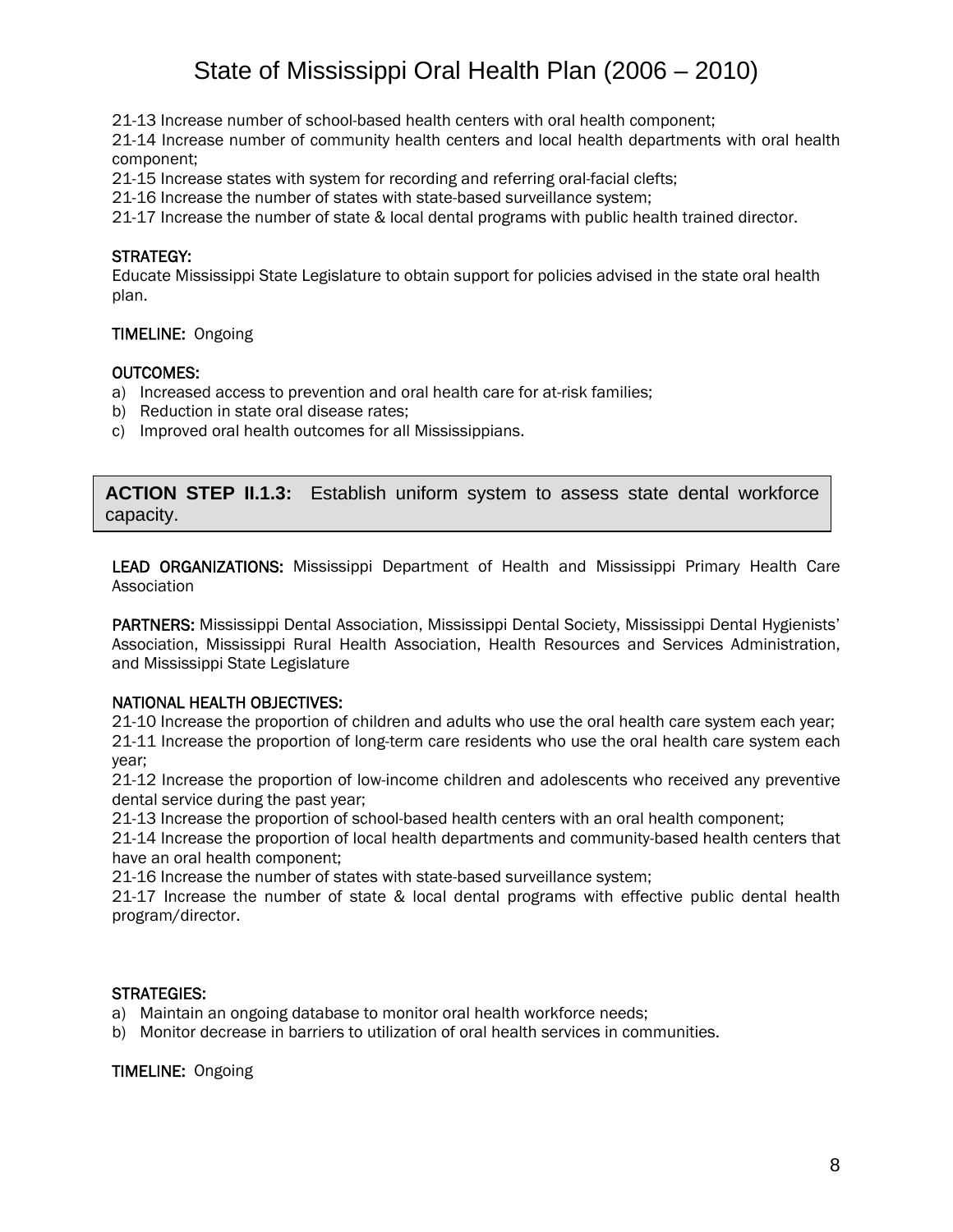### OUTCOMES:

- a) Increase access to dental care and reduce health disparities;
- b) Decrease dental disease for at-risk populations.

 component of a unified and coordinated service system.  $\overline{a}$ ACTION STEP II.1.4: Support and promote the integration of oral health services as an integral

LEAD ORGANIZATIONS: Mississippi Department of Health and Mississippi Division of Medicaid

PARTNERS: Oral Health Task Force/Oral Health Coalition, Mississippi Primary Health Care Association, Mississippi Dental Association, Mississippi Dental Society, Mississippi Medical Association, Mississippi Chapter of the American Academy of Pediatrics, Mississippi Hospital Association, Blue Cross/Blue Shield of Mississippi, and Delta Dental Plans of Mississippi

### NATIONAL HEALTH OBJECTIVES:

21-10 Increase the proportion of children and adults who use the oral health care system each year; 21-11 Increase the proportion of long-term care residents who use the oral health care system each year;

21-12 Increase the proportion of low-income children and adolescents who received any preventive dental service during the past year;

21-13 Increase the proportion of school-based health centers with an oral health component;

21-14 Increase the proportion of local health departments and community-based health centers that have an oral health component;

21-16 Increase the number of states with state-based surveillance system;

21-17 Increase the number of state & local dental programs with effective public dental health program/director.

### STRATEGIES:

- a) Establish and maintain an active referral network in each public health district;
- b) Inform and utilize health care workforce in preventing oral disease and promoting access to dental care.

### TIMELINE: Ongoing

### OUTCOMES:

- a) Increase access to dental care and reduce health disparities;
- b) Decrease dental disease for at-risk populations.

j ACTION STEP II.1.5: Require oral health component in all school-based health management; require school entrance oral health screening, referral and follow-up policies to minimize oral disease transmission and reduce infections.

LEAD ORGANIZATIONS: Mississippi Division of Medicaid, Mississippi Department of Education, and Mississippi Head Start Association

PARTNERS: Oral Health Task Force/Oral Health Coalition, Mississippi Department of Health, Mississippi Dental Association, Mississippi Primary Health Care Association, Mississippi Chapter American Academy of Pediatrics, Mississippi State Legislature, Mississippi Academy of General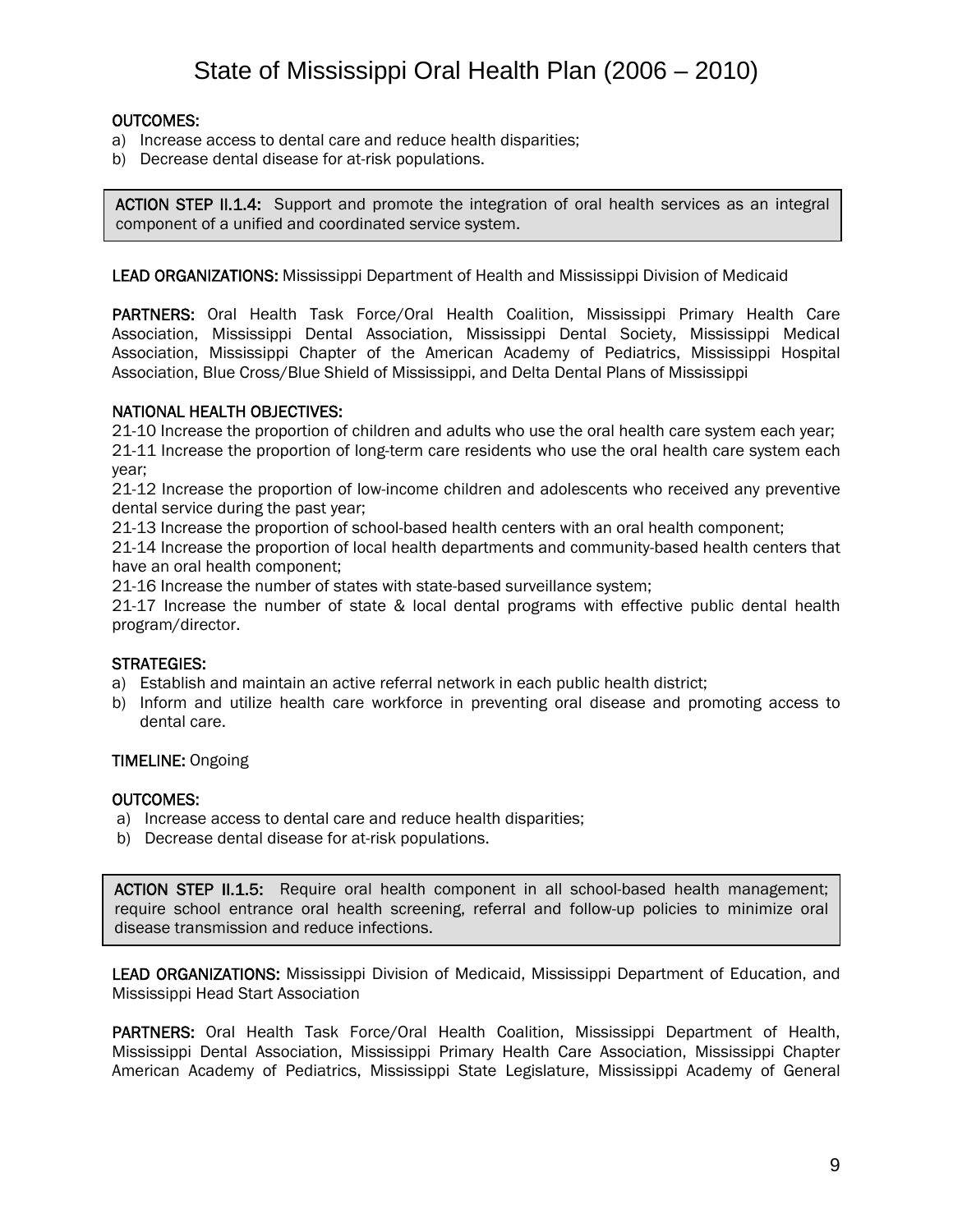Dentistry, Mississippi Nurses Association, and University of Mississippi Medical Center School of Nursing

### NATIONAL HEALTH OBJECTIVES:

21-1 Reduce dental caries experience in children;

21-2 Reduce untreated dental decay in children and adults;

21-3 Increase adults with teeth who have never lost a tooth;

21-4 Reduce adults who have lost all their teeth;

21-7 Increase number of oral cancer examinations;

21-8 Increase sealants in 8 year-olds' first molars and in 14 year-olds' first and second molars;

21-10 Increase the proportion of children and adults who use the oral health care system each year; 21-12 Increase the proportion of low-income children and adolescents who received any preventive dental service during the past year;

21-13 Increase the proportion of school-based health centers with an oral health component.

### STRATEGIES:

a) Monitor increase in utilization of oral health system;

b) Monitor decrease in barriers to the utilization of oral health services in communities.

### TIMELINE: Ongoing

### OUTCOMES:

- a) Increase access to dental care and reduce health disparities;
- b) Decrease burden of dental disease for at-risk populations.

**ACTION STEP II.1.6:** Create incentives for dental professionals to provide oral health services for Medicaid eligible clients and working poor.

KEY ORGANIZATIONS: Mississippi Office of the Governor, Mississippi State Legislature, Mississippi Division of Medicaid

PARTNERS: Mississippi Dental Association, Mississippi Dental Society, Mississippi Department of Health, Mississippi Department of Finance and Administration, Mississippi Primary Health Care Association, Mississippi Medical Association

### NATIONAL HEALTH OBJECTIVES:

21-1 Reduce dental caries experience in children;

21-2 Reduce untreated dental decay in children and adults;

21-3 Increase adults with teeth who have never lost a tooth;

21-4 Reduce adults who have lost all their teeth;

21-7 Increase number of oral cancer examinations;

21-8 Increase sealants in 8 year-olds' first molars and in 14 year-olds' first and second molars;

21-10 Increase the proportion of children and adults who use the oral health care system each year;

21-12 Increase the proportion of low-income children and adolescents who received any preventive dental service during the past year.

TIMELINE: 2006 - 2010

OUTCOMES: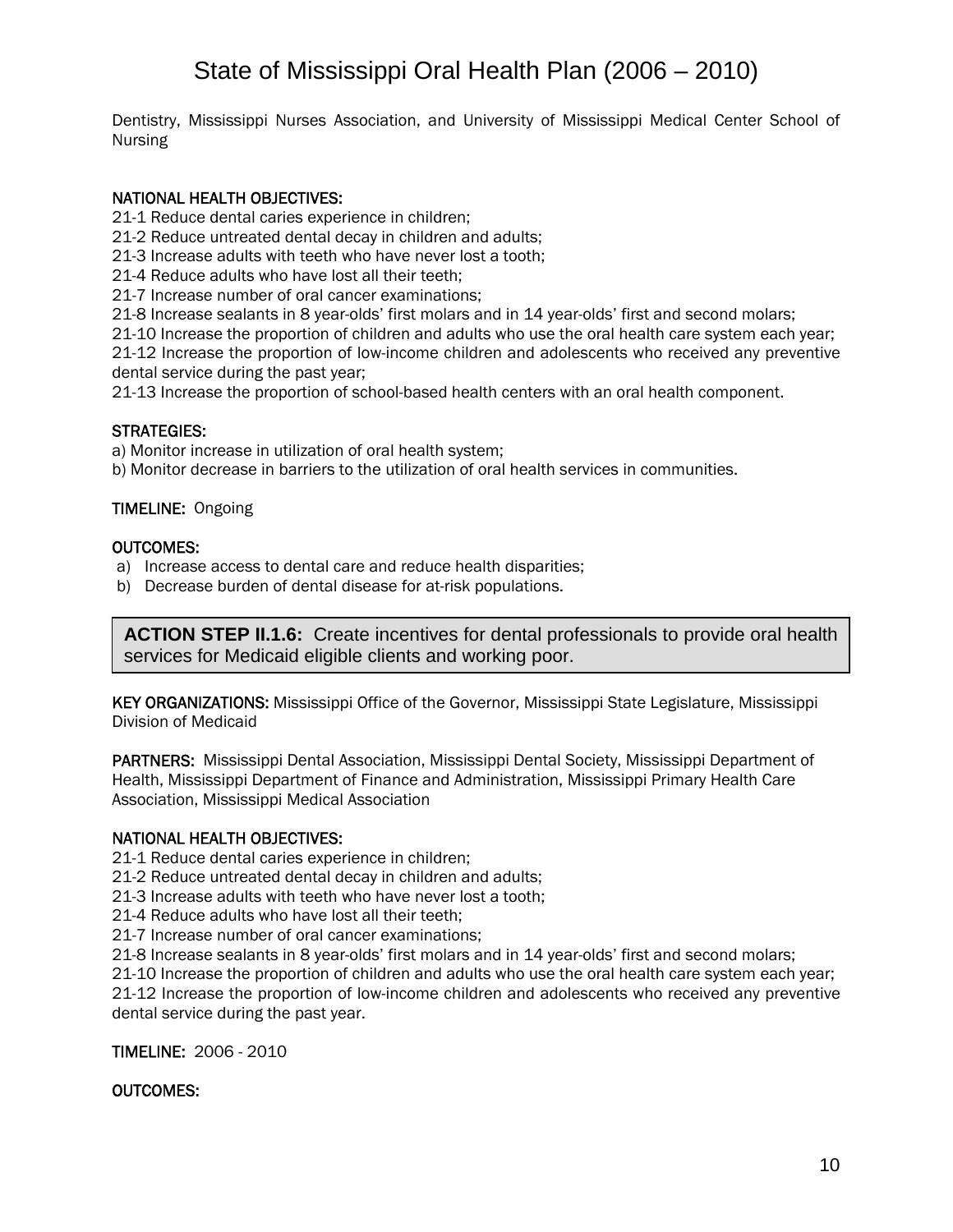- a) Increase utilization of oral health system;
- b) Decrease dental disease prevalence in Mississippi;
- c) Increase access to dental care and reduce health disparities.

ACTION STEP II.1.7: Review oral health related legislation to ensure adequacy of oral health capacity, resource allocation, and programming in governmental agencies to meet oral health needs.

LEAD ORGANIZATIONS: Oral Health Task Force/Oral Health Coalition

PARTNERS: Mississippi Dental Association, Mississippi Dental Society, Mississippi Academy of General Dentistry, Mississippi Dental Hygienists' Association, Mississippi Department of Health, and Mississippi Chapter of American Academy of Pediatrics

#### NATIONAL HEALTH OBJECTIVES:

21-1 Reduce dental caries experience in children;

21-2 Reduce untreated dental decay in children and adults;

21-3 Increase adults with teeth who have never lost a tooth;

21-4 Reduce adults who have lost all their teeth;

21-7 Increase number of oral cancer examinations;

21-8 Increase sealants in 8 year-olds' first molars and in 14 year-olds' first and second molars;

21-10 Increase the proportion of children and adults who use the oral health care system each year;

21-12 Increase the proportion of low-income children and adolescents who received any preventive dental service during the past year;

21-16 Increase the number of states with state-based surveillance system;

21-17 Increase the number of states with effective public dental health programs directed by appropriately trained dental professional.

### STRATEGY:

Educate Mississippi state legislators and the public and monitor state legislation.

### TIMELINE: Ongoing

#### Outcomes:

- a) Increase access to dental care and reduce health disparities.
- b) Decrease burden of dental disease for at-risk populations.

ACTION STEP II.1.8: Inform policy makers of identified problems, progress to date, and challenges to make effective policy decisions.

LEAD ORGANIZATIONS: Oral Health Task Force/Oral Health Coalition

PARTNERS: Mississippi Office of the Governor, Mississippi Department of Health, Mississippi Division of Medicaid, Mississippi Dental Association, Mississippi Dental Society, Mississippi Academy of General Dentistry, and Mississippi Dental Hygienists' Association

#### NATIONAL HEALTH OBJECTIVES:

21-1 Reduce dental caries experience in children;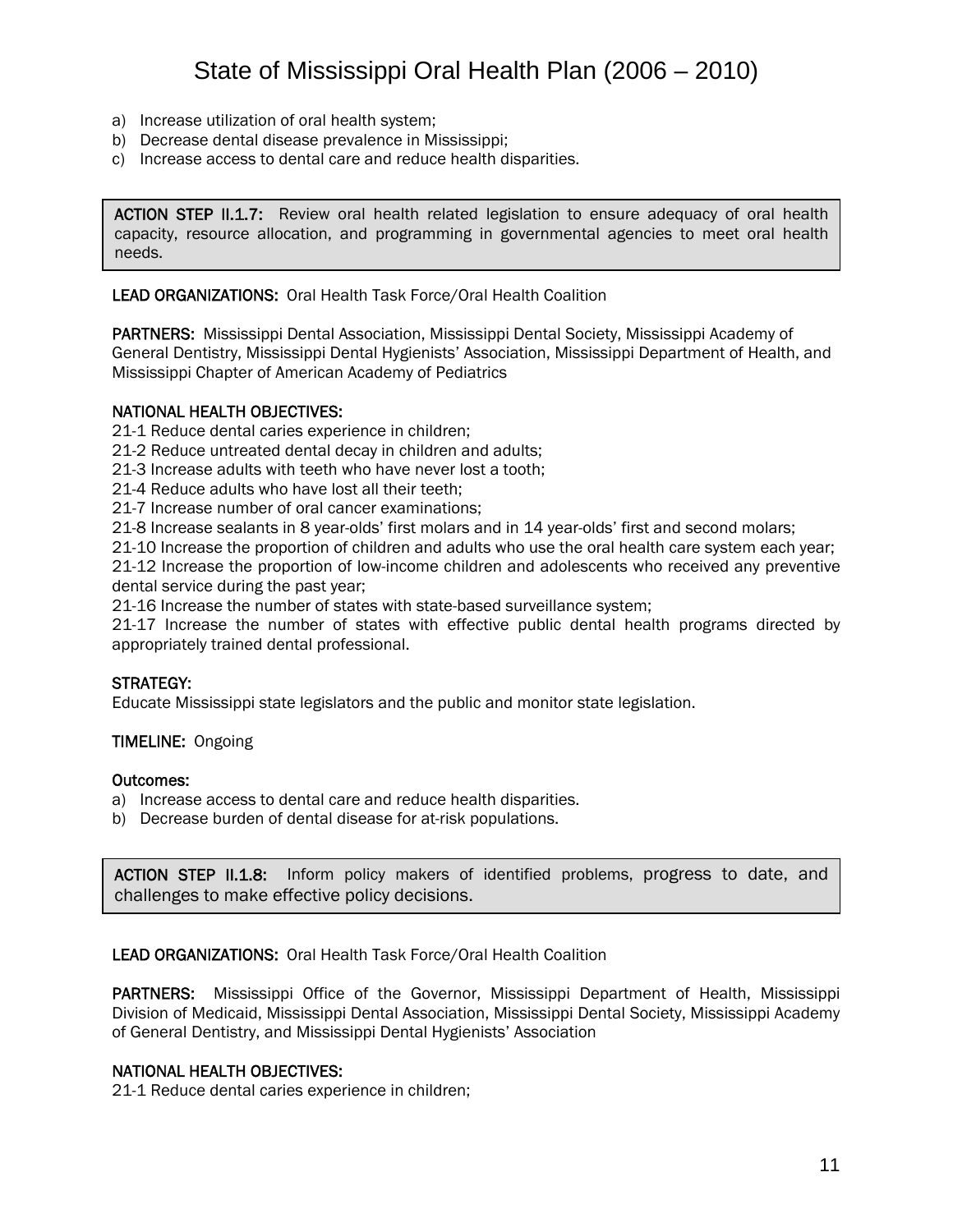21-2 Reduce untreated dental decay in children and adults;

21-3 Increase adults with teeth who have never lost a tooth;

21-4 Reduce adults who have lost all their teeth;

21-7 Increase number of oral cancer examinations;

21-8 Increase sealants in 8 year-olds' first molars and in 14 year-olds' first and second molars;

21-10 Increase the proportion of children and adults who use the oral health care system each year;

21-12 Increase the proportion of low-income children and adolescents who received any preventive dental service during the past year;

21-16 Increase the number of states with state-based surveillance system.

### STRATEGIES:

- a) Increase education of policy makers and legislators on dental disease and oral health;
- b) Host an educational program at State Capitol at least annually for legislators to inform about oral health issues.

### TIMELINE: July 2007 and ongoing

### OUTCOMES:

- a) Increase access to dental care and reduce health disparities;
- b) Decrease burden of dental disease for at-risk populations.

 Consider same for the Mississippi Division of Medicaid. ACTION STEP II.1.9: Advocate legislative strategy to mandate an oral health division in the Mississippi Department of Health to assure leadership for effective disease prevention and control.

### LEAD ORGANIZATIONS: Oral Health Task Force/Oral Health Coalition

PARTNERS: Mississippi Dental Association, Mississippi Dental Society, Mississippi Academy of General Dentistry, Mississippi Dental Hygienist' Association, Mississippi Primary Health Care Association, Mississippi Rural Health Care Association, Mississippi Chapter of the American Academy of Pediatrics, and Mississippi Medical Association

### NATIONAL HEALTH OBJECTIVES:

21-1 Reduce dental caries experience in children;

21-2 Reduce untreated dental decay in children and adults;

21-3 Increase adults with teeth who have never lost a tooth;

21-4 Reduce adults who have lost all their teeth;

21-7 Increase number of oral cancer examinations;

21-8 Increase sealants in 8 year-olds' first molars and in 14 year-olds' first and second molars;

21-10 Increase the proportion of children and adults who use the oral health care system each year;

21-12 Increase the proportion of low-income children and adolescents who received any preventive dental service during the past year;

21-16 Increase the number of states with state-based surveillance system.

### STRATEGY:

Educate legislators and monitor legislation to assure an effective state oral health program for Mississippians.

TIMELINE: Ongoing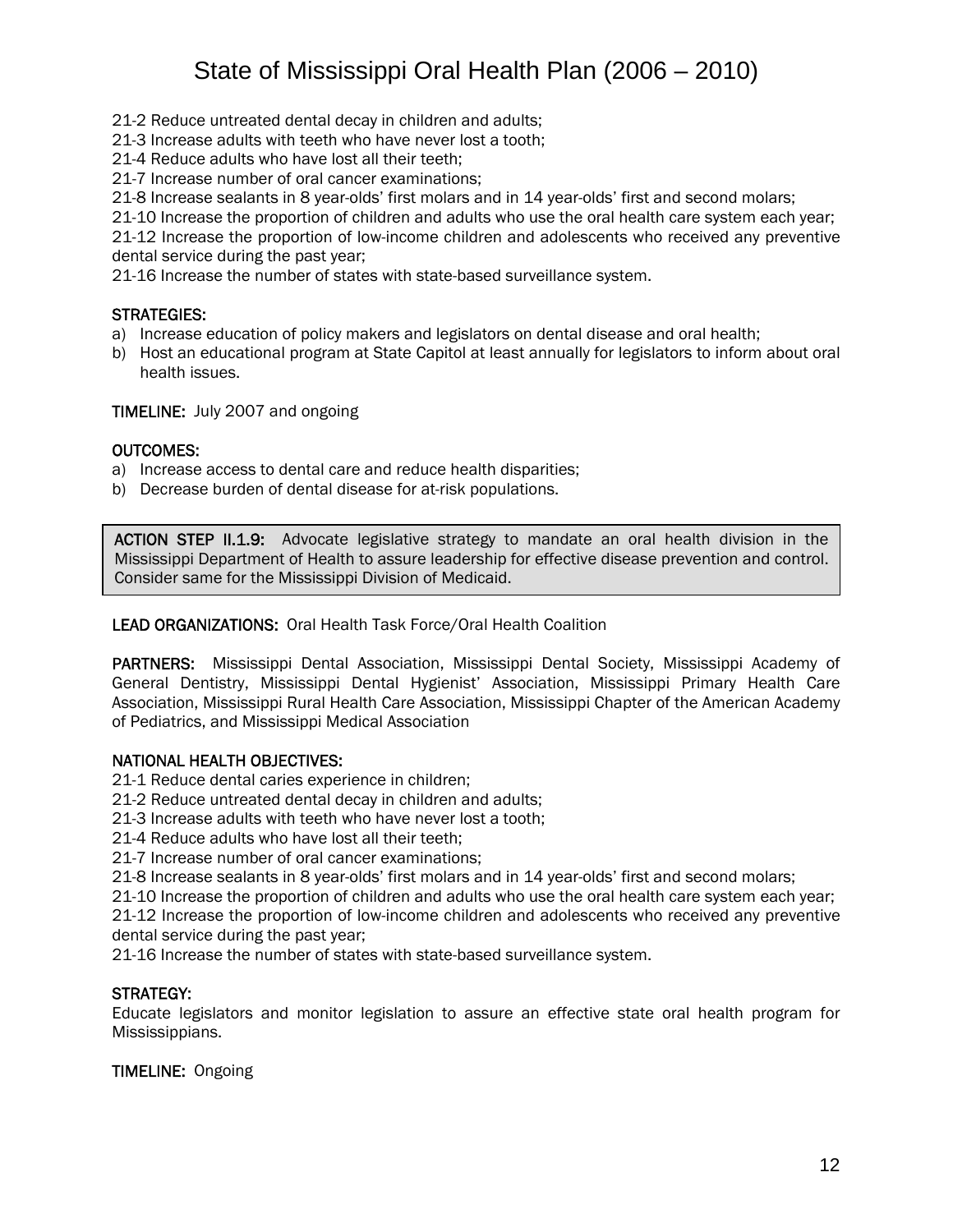### OUTCOMES:

- a) Increase access to dental care and reduce health disparities;
- b) Decrease burden of dental disease for at-risk populations.

ACTION STEP II.1.10: Involve active participation of constituents with broad-based input from constituency groups (e.g., dental public health advisory committee).

LEAD ORGANIZATIONS: Oral Health Task Force/Oral Health Coalition

PARTNERS: Mississippi Dental Association, Mississippi Dental Society, Mississippi Academy of General Dentistry, Mississippi Dental Hygienists' Association, Mississippi Primary Health Care Association, Mississippi Rural Health Care Association, and Mississippi Medical Association

#### NATIONAL HEALTH OBJECTIVES:

21-10 Increase utilization of oral health system;

21-12 Increase preventive dental services for low-income children and adolescents.

#### STRATEGIES:

- a) Assure an effective communications plan to educate and inform the public and policy makers about dental disease and its impact on health;
- b) Include broad-based consumer advocacy organizations to serve on the oral health coalition.

#### TIMELINE: Ongoing

#### OUTCOMES:

- a) Increase access to dental care and reduce health disparities;
- b) Decrease burden of dental disease for at-risk populations.

ACTION STEP II.1.11: Cultivate sustainable funding streams for successful oral health programs.

LEAD ORGANIZATIONS: Oral Health Task Force/Oral Health Coalition

PARTNERS: Mississippi Dental Association, Mississippi Dental Society, Mississippi Academy of General Dentistry, Mississippi Dental Hygienists' Association, Mississippi Primary Health Care Association, Mississippi Rural Health Care Association, and Mississippi Medical Association

### NATIONAL HEALTH OBJECTIVES:

21-1 Reduce dental caries experience in children;

- 21-2 Reduce untreated dental decay in children and adults;
- 21-3 Increase adults with teeth who have never lost a tooth;
- 21-4 Reduce adults who have lost all their teeth;
- 21-7 Increase number of oral cancer examinations;
- 21-8 Increase sealants in 8 year-olds' first molars and in 14 year-olds' first and second molars;
- 21-10 Increase utilization of oral health system;
- 21-12 Increase preventive dental services for low-income children and adolescents.

### STRATEGIES: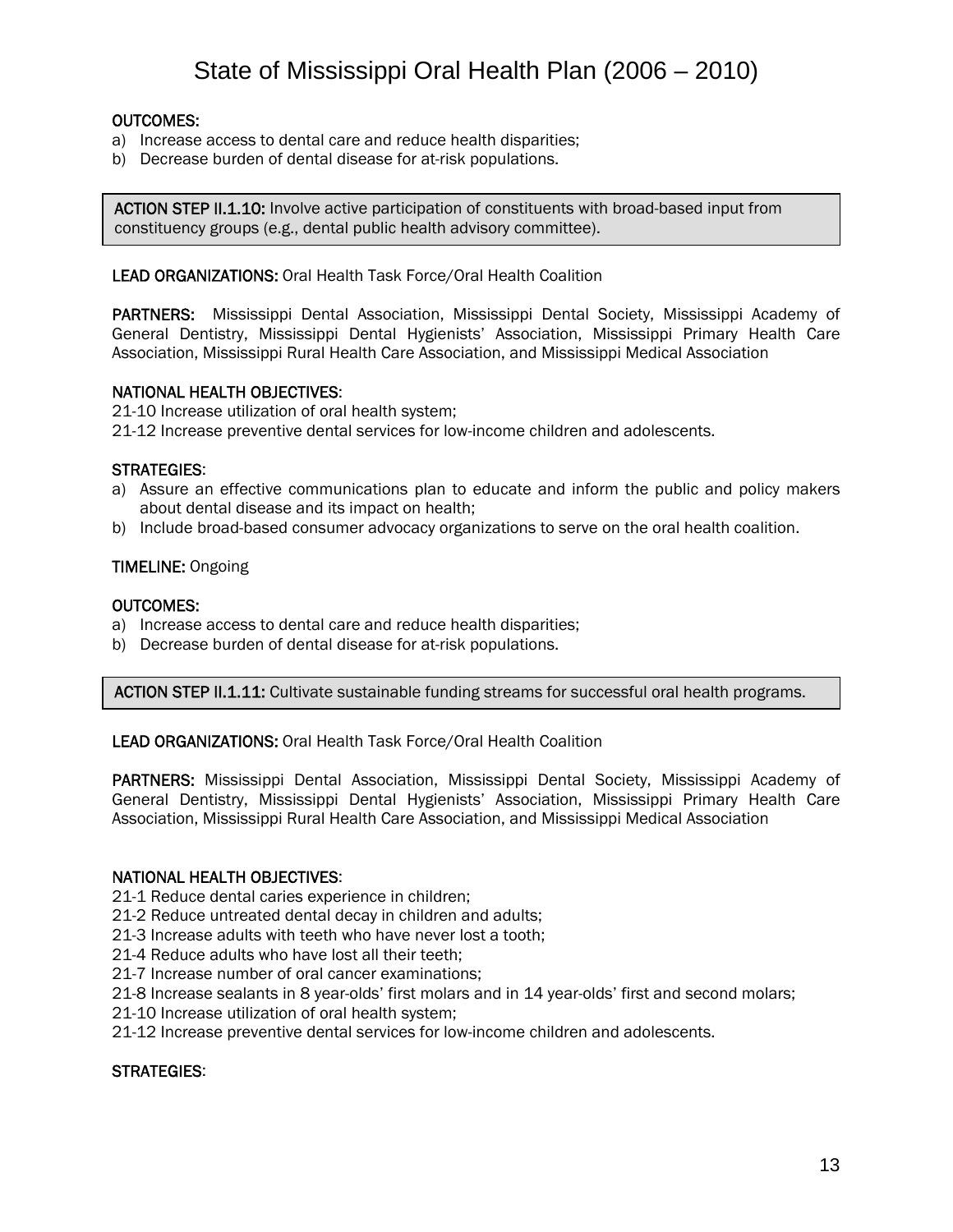- a) Assure an effective communications plan to educate and inform the public and policy makers about dental disease and its impact on health;
- b) Apply for grants and funding proposals as appropriate and available.

### TIMELINE: Ongoing

### OUTCOMES:

- a) Increase access to dental care and reduce health disparities;
- b) Decrease burden of dental disease for at-risk populations.

### *GOAL 2: Assure leadership to address oral health problems by maintaining a strong oral health unit within the state health department.*

ACTION STEP II.2.1: Assure leadership to address oral health problems and maintain a strong oral health unit within the health agency.

### LEAD ORGANIZATIONS: Oral Health Task Force/Oral Health Coalition

PARTNERS: Mississippi Office of the Governor, Mississippi State Legislature, Mississippi Dental Association, Mississippi Dental Hygienists' Association, Mississippi Academy of General Dentistry, Mississippi Primary Health Care Association, Mississippi Rural Health Association, Mississippi Chapter of American Association of Pediatrics, Mississippi State Medical Association, Bower Foundation, and the Mississippi Division of Medicaid

### NATIONAL HEALTH OBJECTIVES:

- 21-1 Reduce dental caries experience in children;
- 21-2 Reduce untreated dental decay in children and adults;
- 21-3 Increase adults with teeth who have never lost a tooth;
- 21-4 Reduce adults who have lost all their teeth;
- 21-5a Reduce gingivitis among adults;
- 21-5b Reduce periodontal disease among adults;
- 21-6 Increase detection of Stage I oral cancer lesions;
- 21-7 Increase number of oral cancer examinations;
- 21-8 Increase sealants in 8 year-olds' first molars and in 14 year-olds' first and second molars;
- 21-9 Increase persons on public water receiving fluoridated water;
- 21-10 Increase utilization of oral health system;
- 21-11 Increase utilization of dental services for those in long-term care facilities, e.g., nursing homes;
- 21-12 Increase preventive dental services for low-income children and adolescents;
- 21-13 Increase number of school-based health centers with oral health component;

21-14 Increase number of community health centers and local health departments with oral health component;

21-15 Increase states with system for recording and referring oral-facial clefts.

### STRATEGY:

Assure an effective communications plan to educate and inform the public and policy makers about dental disease and its impact on health;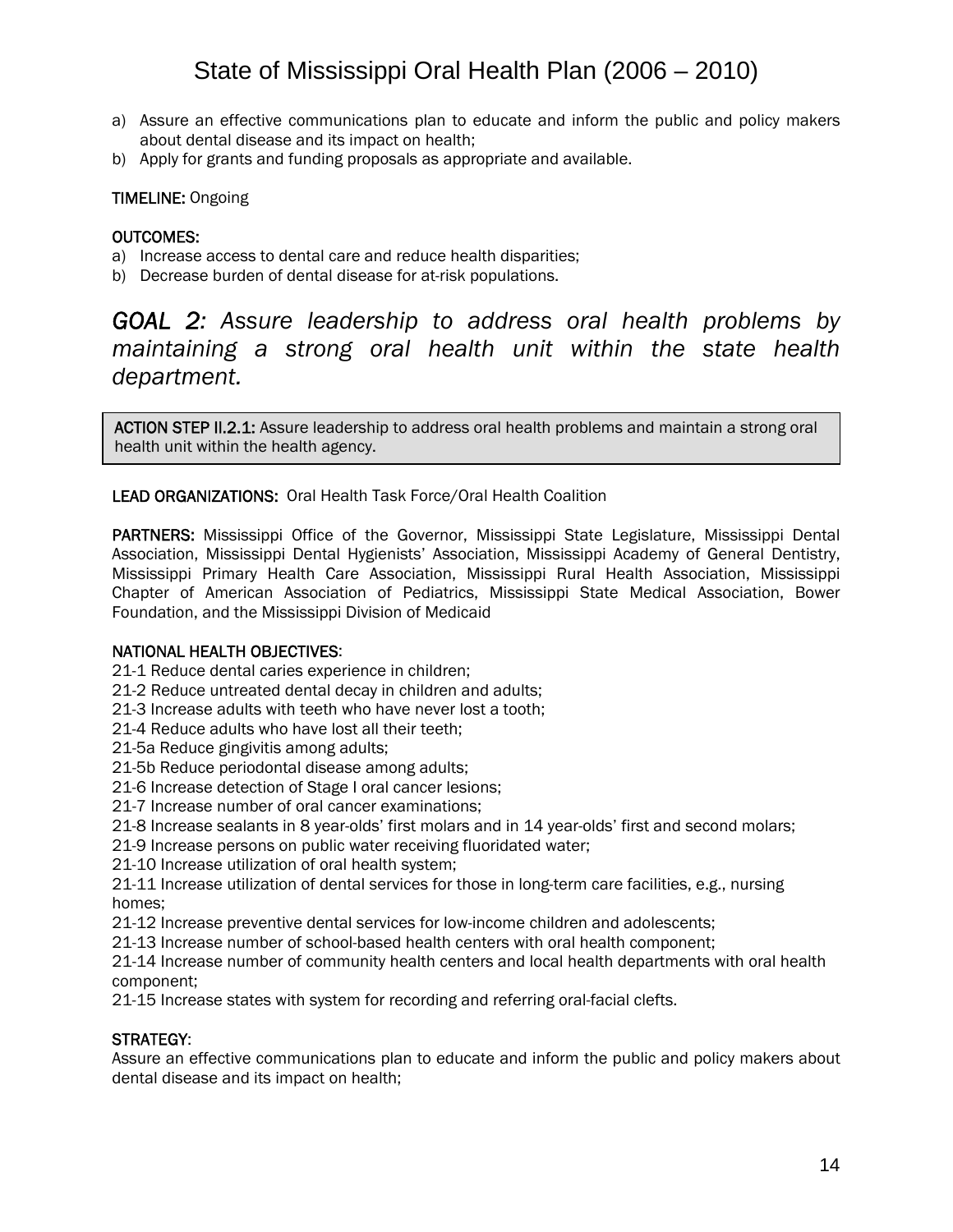TIMELINE: Ongoing.

### OUTCOMES:

 $\overline{\phantom{a}}$ 

- a) Increase access to dental care and reduce health disparities;
- b) Decrease burden of dental disease for at-risk populations.

Health with the authority to institute oral health programs. ACTION STEP II.2.2: Maintain a full-time State Dental Director at the Mississippi Department of

PARTNERS: Mississippi Department of Health, Mississippi Dental Association, Mississippi Academy of General Dentistry, Mississippi Primary Health Care Association, Mississippi Chapter of American Academy of Pediatrics, Mississippi State Medical Association, and Bower Foundation

### NATIONAL HEALTH OBJECTIVES:

21-1 Reduce dental caries experience in children;

- 21-2 Reduce untreated dental decay in children and adults;
- 21-3 Increase adults with teeth who have never lost a tooth;
- 21-4 Reduce adults who have lost all their teeth;
- 21-5a Reduce gingivitis among adults;
- 21-5b Reduce periodontal disease among adults;
- 21-6 Increase detection of Stage I oral cancer lesions;
- 21-7 Increase number of oral cancer examinations;
- 21-8 Increase sealants in 8 year-olds' first molars and in 14 year-olds' first and second molars;

21-9 Increase persons on public water receiving fluoridated water;

- 21-10 Increase utilization of oral health system;
- 21-11 Increase utilization of dental services for those in long-term care facilities, e.g., nursing homes;
- 21-12 Increase preventive dental services for low-income children and adolescents;

21-13 Increase number of school-based health centers with oral health component;

21-14 Increase number of community health centers and local health departments with oral health component;

21-15 Increase states with system for recording and referring oral-facial clefts;

21-16 Increase the number of states with state-based surveillance systems;

21-17 Increase the number of states with effective public dental health program directed by appropriately trained dental professional.

### STRATEGY:

Educate legislators and monitor legislation to assure an effective state oral health program for Mississippians.

### TIMELINE: Ongoing

### OUTCOMES:

- a) Increase access to dental care and reduce health disparities;
- b) Decrease burden of dental disease for at-risk populations.

**ACTION STEP II.2.3:** Provide authority for oral health programs by legislative mandate in the appropriate health agencies.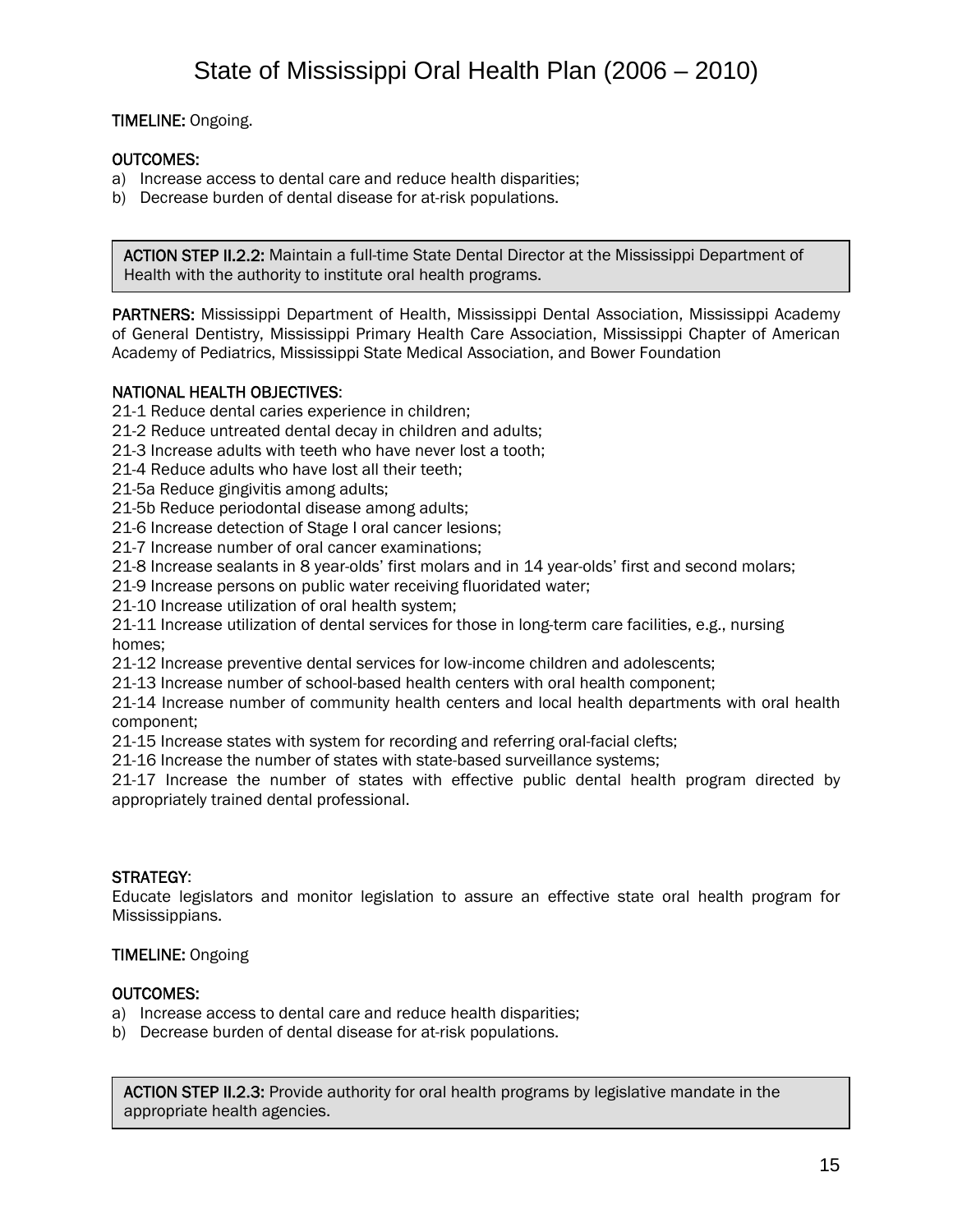LEAD ORGANIZATIONS: Oral Health Task Force/Oral Health Coalition and Mississippi State Legislature

PARTNERS: Mississippi Office of the Governor, Mississippi Department of Health, Mississippi Division of Medicaid, Mississippi Dental Association, Mississippi Dental Hygienists' Association, Mississippi Academy of General Dentistry, Mississippi Dental Society, Mississippi Primary Health Care Association, MS Chapter of American Academy of Pediatrics, Mississippi State Medical Association, and Bower Foundation

### NATIONAL HEALTH OBJECTIVES:

21-16 Increase the number of states with state-based surveillance system;

21-17 Increase the number of states with effective public dental health program directed by appropriately trained dental professional.

### STRATEGIES:

- a) Assure authority for leadership of state oral health program in consultation with appropriate health agencies;
- b) Educate legislators and monitor legislation to assure an effective state oral health program for Mississippians.

### TIMELINE: Ongoing

### OUTCOMES:

- a) Increase access to dental care and reduce health disparities;
- b) Decrease burden of dental disease for at-risk populations.

ACTION STEP II.2.4: Maintain the oral health unit within the organizational structure of the state health agency to allow clear access to the state health officer and/or immediate subordinate.

LEAD ORGANIZATION: Mississippi Department of Health

PARTNERS: Mississippi Office of the Governor, Mississippi Division of Medicaid, Mississippi State Board of Dental Examiners

### NATIONAL HEALTH OBJECTIVES:

21-17 Increase the number of states with effective public dental health program directed by appropriately trained dental professional.

#### STRATEGIES:

- a) Assure authority for leadership of state oral health program in consultation with appropriate health agencies;
- b) Educate legislators and monitor legislation to assure an effective state oral health program for Mississippians.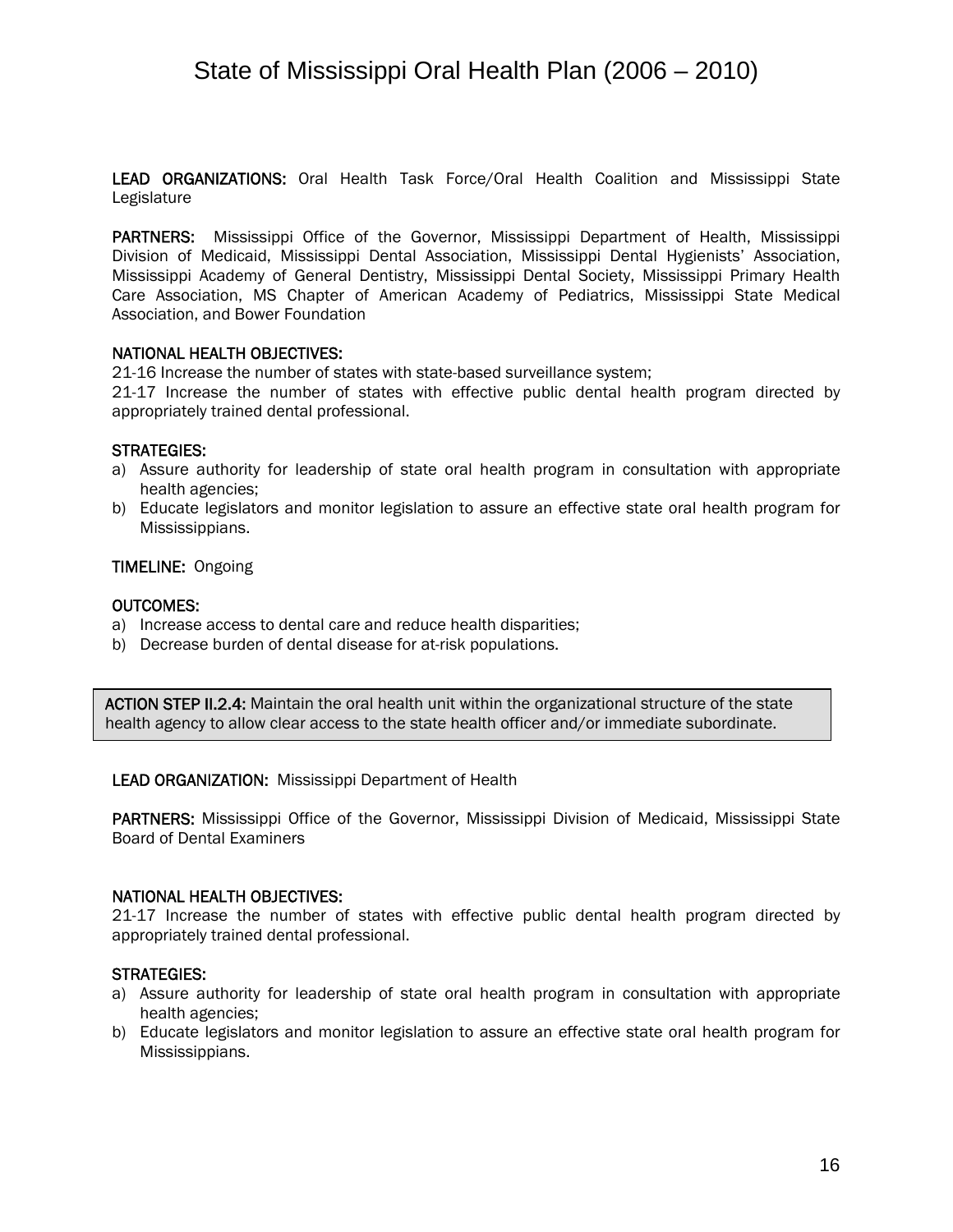TIMELINE: Ongoing

### OUTCOMES:

- a) Increase access to dental care and reduce health disparities;
- b) Decrease burden of dental disease for at-risk populations.

ACTION STEP II.2. 5: Provide State Dental Director with at least advisory responsibility for all oral health programs sponsored by state government agencies and boards.

LEAD ORGANIZATION: Mississippi Department of Health

PARTNERS: Mississippi Division of Medicaid, Mississippi Office of the Governor, Mississippi State Legislature

### NATIONAL HEALTH OBJECTIVES:

21-1 Reduce dental caries experience in children;

- 21-2 Reduce untreated dental decay in children and adults;
- 21-3 Increase adults with teeth who have never lost a tooth;
- 21-4 Reduce adults who have lost all their teeth;
- 21-5a Reduce gingivitis among adults;
- 21-5b Reduce periodontal disease among adults;
- 21-6 Increase detection of Stage I oral cancer lesions;
- 21-7 Increase number of oral cancer examinations;
- 21-8 Increase sealants in 8 year-olds' first molars and in 14 year-olds' first and second molars;
- 21-9 Increase persons on public water receiving fluoridated water;
- 21-10 Increase utilization of oral health system;
- 21-15 Increase states with system for recording and referring oral-facial clefts;
- 21-16 Increase the number of states with state-based surveillance system;

21-17 Increase the number of states with effective public dental health program directed by appropriately trained dental professional.

### STRATEGIES:

- a) Assure authority for leadership of state oral health program in consultation with appropriate health agencies;
- b) Educate legislators and monitor legislation to assure an effective state oral health program for Mississippians;
- c) Implement and oversee State of Mississippi Oral Health Plan.

### TIMELINE: Ongoing

### OUTCOMES:

- a) Increase access to dental care and reduce health disparities;
- b) Decrease burden of dental disease for at-risk populations.

*GOAL 3: Mobilize community partnerships between and among policy makers, professionals, organizations, groups, the public, and others to identify and implement solutions to oral health problems.* 

ACTION STEP II.3.1: Form a statewide oral health coalition to continue the work of the Mississippi NGA Oral Health Policy Academy and State Oral Health Task Force to "assure that every child enjoys optimal oral health".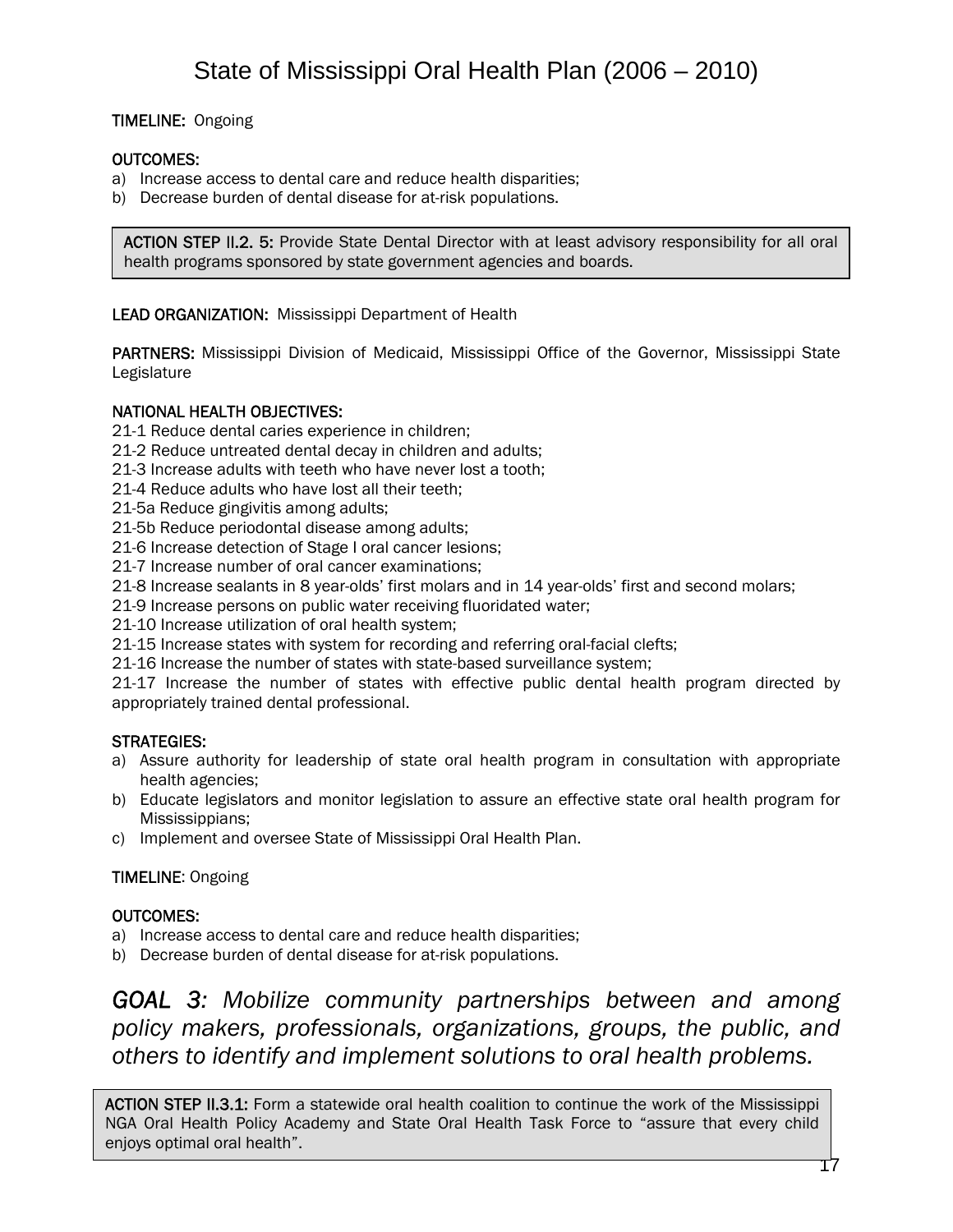### LEAD ORGANIZATIONS: Oral Health Task Force/Oral Health Coalition

PARTNERS: Mississippi Office of the Governor, Mississippi Dental Association, Mississippi Primary Health Care Association, Mississippi State Board of Dental Examiners, Mississippi Dental Hygienists' Association, Mississippi Dental Society, MS Rural Health Association, University of Mississippi Medical Center School of Dentistry, Mississippi Rural Water Association, Mississippi Division of Medicaid, Mississippi Department of Finance and Administration (Children's Health Insurance Program), Mississippi Department of Education, and Bower Foundation

### NATIONAL HEALTH OBJECTIVES:

21-1 Reduce dental caries experience in children;

21-2 Reduce untreated dental decay in children and adults;

21-3 Increase adults with teeth who have never lost a tooth;

21-4 Reduce adults who have lost all their teeth;

21-5a Reduce gingivitis among adults;

21-5b Reduce periodontal disease among adults;

21-6 Increase detection of Stage I oral cancer lesions;

21-7 Increase number of oral cancer examinations;

21-8 Increase sealants in 8 year-olds' first molars and in 14 year-olds' first and second molars;

21-9 Increase persons on public water receiving fluoridated water;

21-10 Increase utilization of oral health system;

21-11 Increase utilization of dental services for those in long-term care facilities, e.g., nursing homes;

21-12 Increase preventive dental services for low-income children and adolescents;

21-13 Increase number of school-based health centers with oral health component;

21-14 Increase number of community health centers and local health departments with oral health component;

21-15 Increase states with system for recording and referring oral-facial clefts;

21-16 Increase the number of states with state-based surveillance system;

21-17 Increase the number of states with effective public dental health program directed by appropriately trained dental professional.

### STRATEGIES:

a) Maintain an adequate database for oral health surveillance activities;

b) Implement and oversee State of Mississippi Oral Health Plan;

 c) Decrease in barriers to the utilization of oral health services in communities and increase in access to dental care.

### TIMELINE: Ongoing

### OUTCOMES:

a) Increase access to dental care and reduce health disparities;

b) Decrease burden of dental disease for at-risk populations.

18 ACTION STEP II.3.2: Prepare and disseminate oral health information in a timely manner based on findings from oral health surveillance (statewide data, cluster data, relevant research findings, and other reports such as policy updates, state plan, and health objective progress reports.)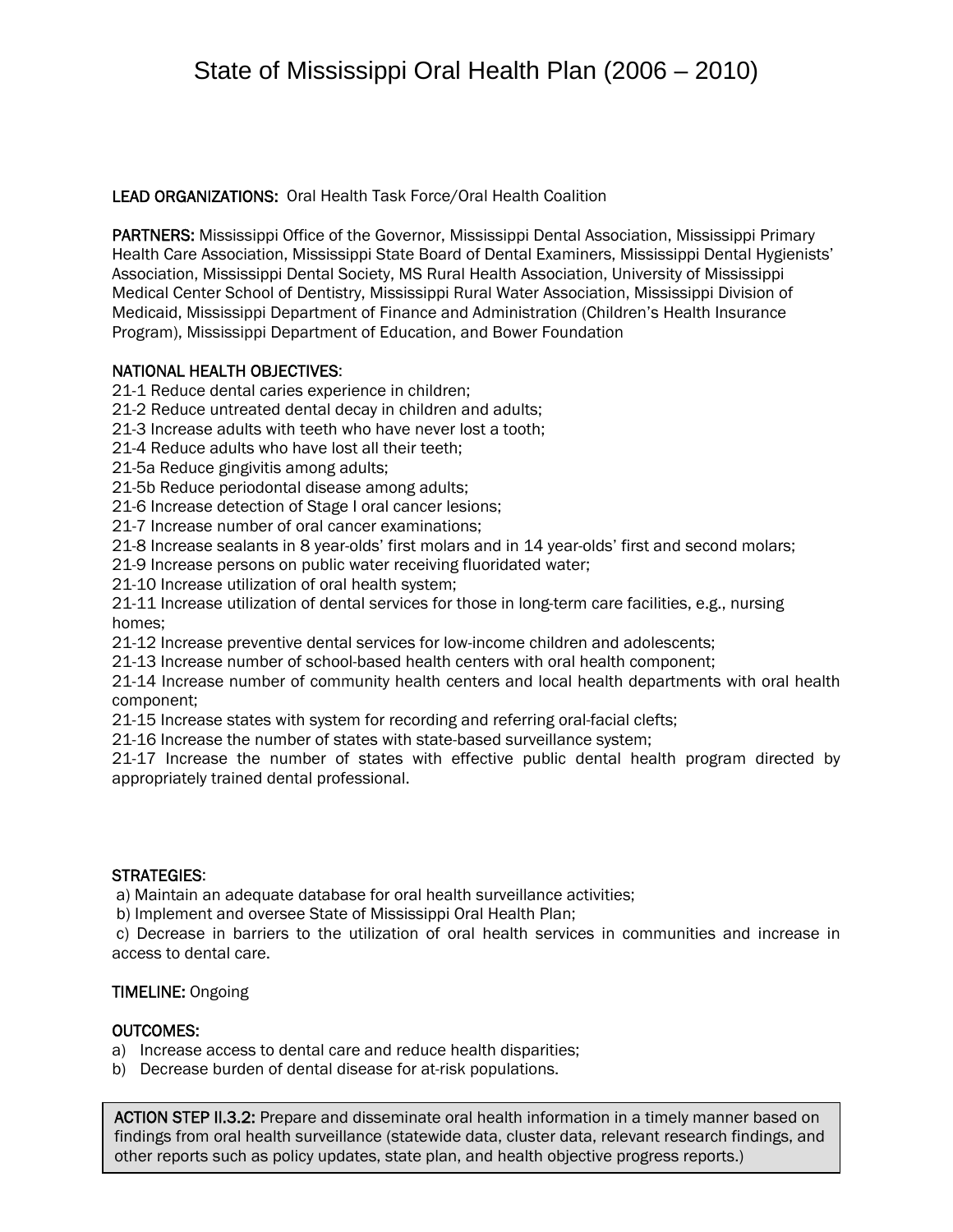LEAD ORGANIZATIONS: Mississippi Department of Health and Mississippi Division of Medicaid

PARTNERS: Mississippi Office of the Governor, Mississippi Primary Health Care Association, Mississippi State Board of Dental Examiners, Mississippi Rural Health Association, University of Mississippi Medical Center School of Dentistry, University of Mississippi School of Nursing, Mississippi Rural Water Association, and Mississippi Department of Education

### NATIONAL HEALTH OBJECTIVES:

21-10 Increase utilization of oral health system;

21-12 Increase preventive dental services for low-income children and adolescents;

21-16 Increase the number of states with state-based surveillance system;

21-17 Increase the number of state & local dental programs with public health trained director.

### STRATEGY:

Develop and implement a state oral health surveillance plan to monitor dental disease rates and inform programs.

### TIMELINE: Ongoing

### OUTCOMES:

- a) Increase access to dental care and reduce health disparities;
- b) Decrease burden of dental disease for at-risk populations.

### III. ASSURANCE

*GOAL 1: Educate and empower the public to improve oral health and provide mechanisms to enhance oral health care available to Mississippi residents.* 

ACTION STEP III.1.1: Educate public on proper oral health practices and the value of having oral health.

LEAD ORGANIZATIONS: Mississippi Department of Health, Mississippi Division of Medicaid, and Mississippi Department of Finance and Administration (Children's Health Insurance Program)

PARTNERS: Oral Health Task Force/Oral Health Coalition, Mississippi Dental Association, Mississippi Dental Society, Mississippi Academy of General Dentistry and Mississippi Dental Hygienists' Association

### NATIONAL HEALTH OBJECTIVES:

21-1 Reduce dental caries experience in children;

21-10 Increase utilization of oral health system;

21-12 Increase preventive dental services for low-income children and adolescents;

21-13 Increase number of school-based health centers with oral health component.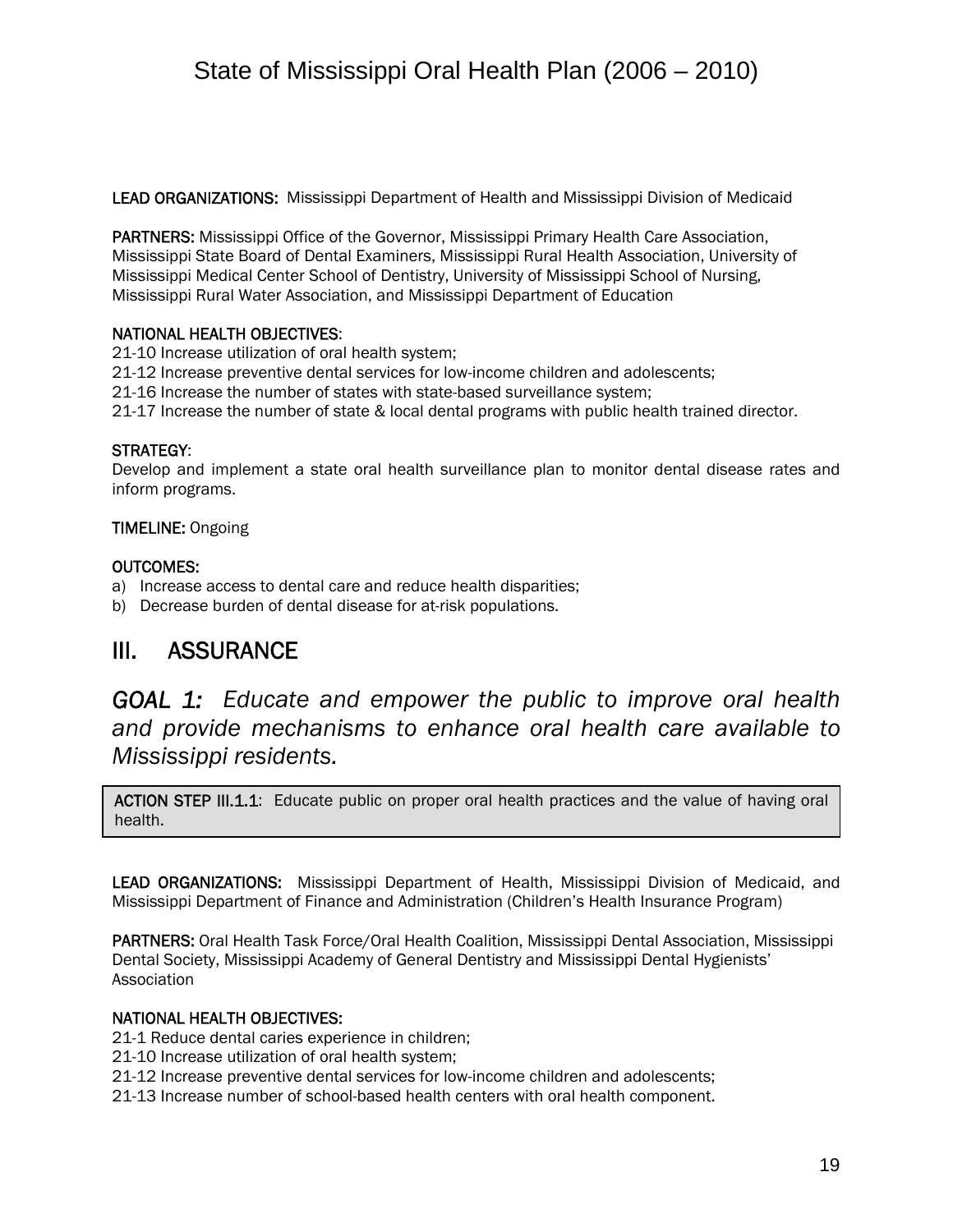### STRATEGIES:

- **a)** Provide expertise, resources (human and fiscal), and technical assistance to support informational activities to educate and empower the public about current oral health problems and solutions to address community oral health problems.
- **b)** Provide a central resource for informational materials/services/programs through toll-free telephone numbers, clearinghouses.
- **c)** Develop and distribute culturally appropriate materials/programs that are linguistically and age appropriate.

### TIMELINE: Ongoing

### OUTCOMES:

- a) Increase access to dental care and reduce health disparities;
- b) Decrease burden of dental disease for at-risk populations.

appropriate prevention activities at schools and promote good oral health practices. ACTION STEP III.1.2: Educate and train school nurses to provide oral health screening, institute

PARTNERS: Mississippi Dental Association, Mississippi Primary Health Care Association, Mississippi State Board Dental Examiners, Mississippi Dental Hygienists' Association, Mississippi Rural Health Association, University of Mississippi Medical Center School of Dentistry, University of Mississippi School of Nursing, Bower Foundation, and Mississippi Head Start Association

### NATIONAL HEALTH OBJECTIVES:

21-1 Reduce dental caries experience in children;

21-10 Increase utilization of oral health system;

21-12 Increase preventive dental services for low-income children and adolescents;

21-13 Increase number of school-based health centers with oral health component.

### STRATEGIES:

- a) Establish working relationship with the Mississippi Office of Healthy Schools and the Mississippi Alliance for School Health;
- b) Develop and implement school oral health protocols;
- c) Assure that children entering kindergarten have completed oral health screening or received a comprehensive dental evaluation.

### TIMELINE: Ongoing

### OUTCOMES:

- a) Increase access to dental care and reduce health disparities;
- b) Decrease burden of dental disease for at-risk populations.

ACTION STEP III.1.3: Form a partnership with Mississippi State University Extension Service to utilize area health agents to deliver educational programs about the value of good oral health.

LEAD ORGANIZATIONS: Mississippi Department of Health and Mississippi State University Extension **Service**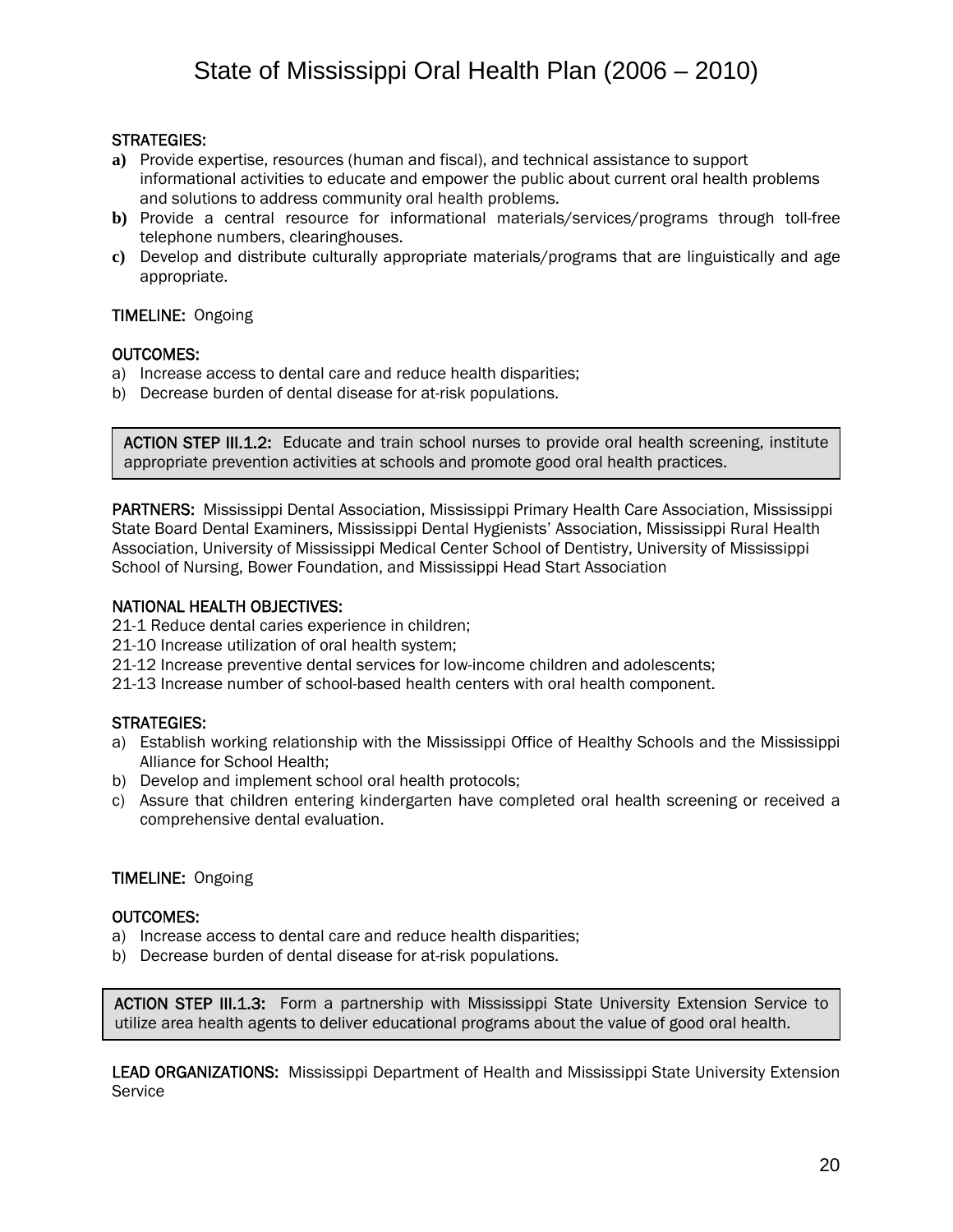### PARTNERS: Oral Health Task Force/Oral Health Coalition

### NATIONAL HEALTH OBJECTIVES:

21-1 Reduce dental caries experience in children;

- 21-10 Increase utilization of oral health system;
- 21-12 Increase preventive dental services for low-income children and adolescents;
- 21-13 Increase number of school-based health center with oral health component.

### STRATEGY:

Develop written memorandum of understanding with MSU Extension Service.

### TIMELINE: Ongoing

#### OUTCOMES:

- a) Increase access to dental care and reduce health disparities;
- b) Decrease burden of dental disease for at-risk populations.

ACTION STEP III.1.4: Develop public service announcements on basic prevention strategies and promote the value of good oral health.

LEAD ORGANIZATIONS: Mississippi Department of Health and Mississippi Public Broadcasting Network/Ed Health Division.

PARTNERS: Mississippi Dental Association, Mississippi Primary Health Care Association, Mississippi Dental Society, Mississippi Dental Hygienists' Association, and University of Mississippi Medical Center School of Dentistry

### NATIONAL HEALTH OBJECTIVES:

21-1 Reduce dental caries experience in children;

21-2 Reduce untreated dental decay in children and adults;

21-3 Increase adults with teeth who have never lost a tooth;

21-4 Reduce adults who have lost all their teeth;

21-5a Reduce gingivitis among adults;

21-5b Reduce periodontal disease among adults;

21-6 Increase detection of Stage I oral cancer lesions;

21-7 Increase number of oral cancer examinations;

21-8 Increase sealants in 8 year-olds' first molars and in 14 year-olds' first and second molars;

21-9 Increase persons on public water receiving fluoridated water;

21-10 Increase utilization of oral health system;

21-11 Increase utilization of dental services for those in long-term care facilities, e.g., nursing homes;

21-12 Increase preventive dental services for low-income children and adolescents;

21-13 Increase number of school-based health centers with oral health component;

21-14 Increase number of community health centers and local health departments with oral health component;

21-15 Increase states with system for recording and referring oral-facial clefts;

21-16 Increase the number of states with state-based surveillance system;

21-17 Increase the number of states with effective public dental health program directed by appropriately trained dental professional.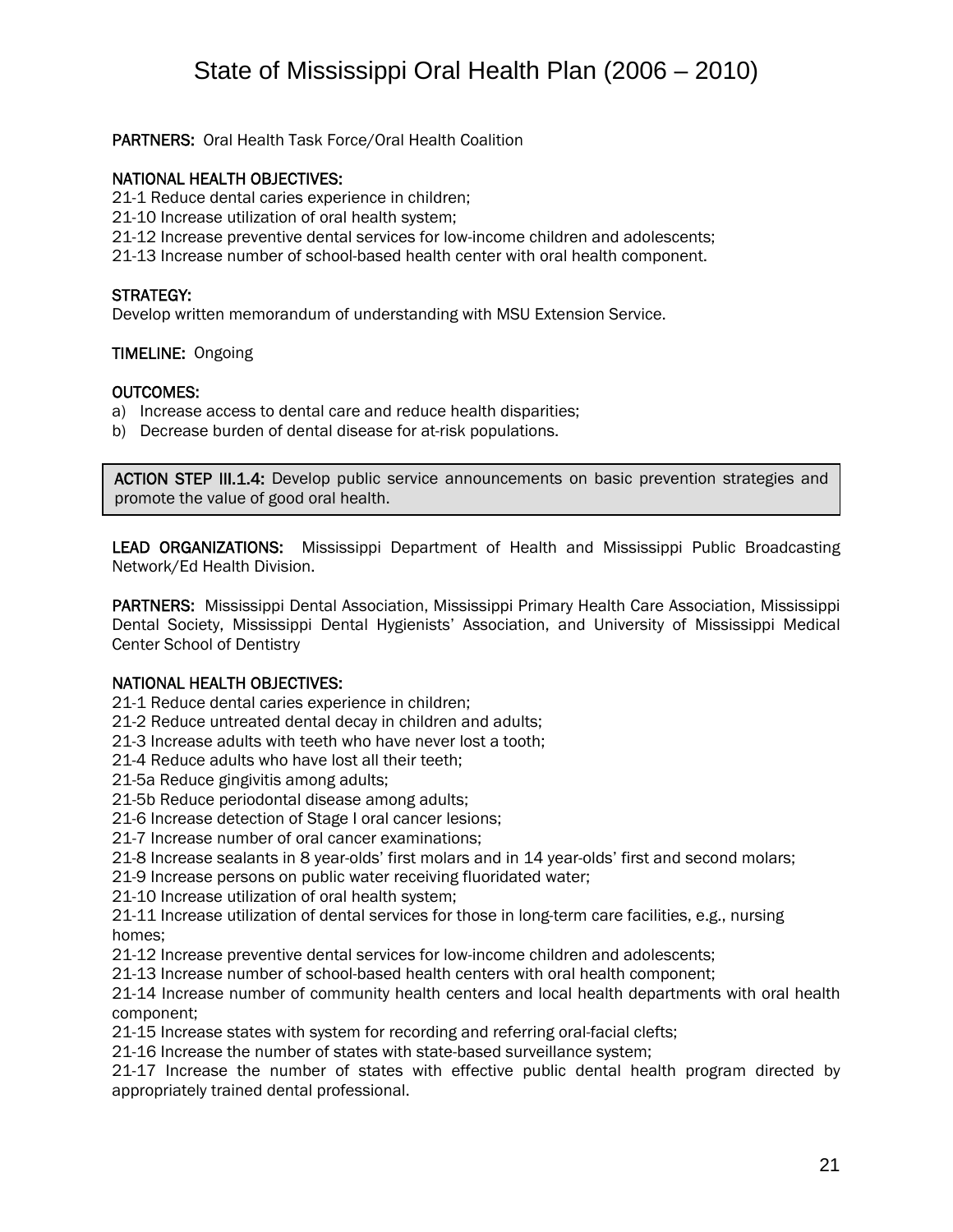### STRATEGIES:

a) Assure an effective communications plan to educate and inform the public and policy makers about dental disease and its impact on health;

b) Work with the media, including the Mississippi Broadcasting Network, to development and make available appropriate oral health-related public service announcements.

TIMELINE: Ongoing

### OUTCOMES:

- a) Increase access to dental care and reduce health disparities;
- b) Decrease burden of dental disease for at-risk populations.

ACTION STEP III.1.5: Develop partnerships with community, consumer and faith-based organizations to increase oral health promotion activities.

LEAD ORGANIZATIONS: Oral Health Task Force/Oral Health Coalition

PARTNERS: Mississippi Primary Healthcare Association, Mississippi Dental Association, Mississippi Dental Society, Mississippi Academy of General Dentistry, Mississippi Dental Hygienists' Association, University of Mississippi Medical Center School of Dentistry

### NATIONAL HEALTH OBJECTIVES:

21-1 Reduce dental caries experience in children;

21-2 Reduce untreated dental decay in children and adults;

21-3 Increase adults with teeth who have never lost a tooth;

21-4 Reduce adults who have lost all their teeth;

21-5a Reduce gingivitis among adults;

21-5b Reduce periodontal disease among adults;

21-6 Increase detection of Stage I oral cancer lesions;

- 21-7 Increase number of oral cancer examinations;
- 21-8 Increase sealants in 8 year-olds' first molars and in 14 year-olds' first and second molars;

21-9 Increase persons on public water receiving fluoridated water;

21-10 Increase utilization of oral health system;

21-11 Increase utilization of dental services for those in long-term care facilities, e.g., nursing homes;

21-12 Increase preventive dental services for low-income children and adolescents;

21-13 Increase number of school-based health centers with oral health component;

21-14 Increase number of community health centers and local health departments with oral health component;

21-15 Increase states with system for recording and referring oral-facial clefts;

21-16 Increase the number of states with state-based surveillance system;

21-17 Increase the number of states with effective public dental health program directed by appropriately trained dental professional.

### STRATEGIES:

a) Assure an effective communications plan to educate and inform the public and policy makers about dental disease and its impact on health.

b) Assure networking coordination and outreach.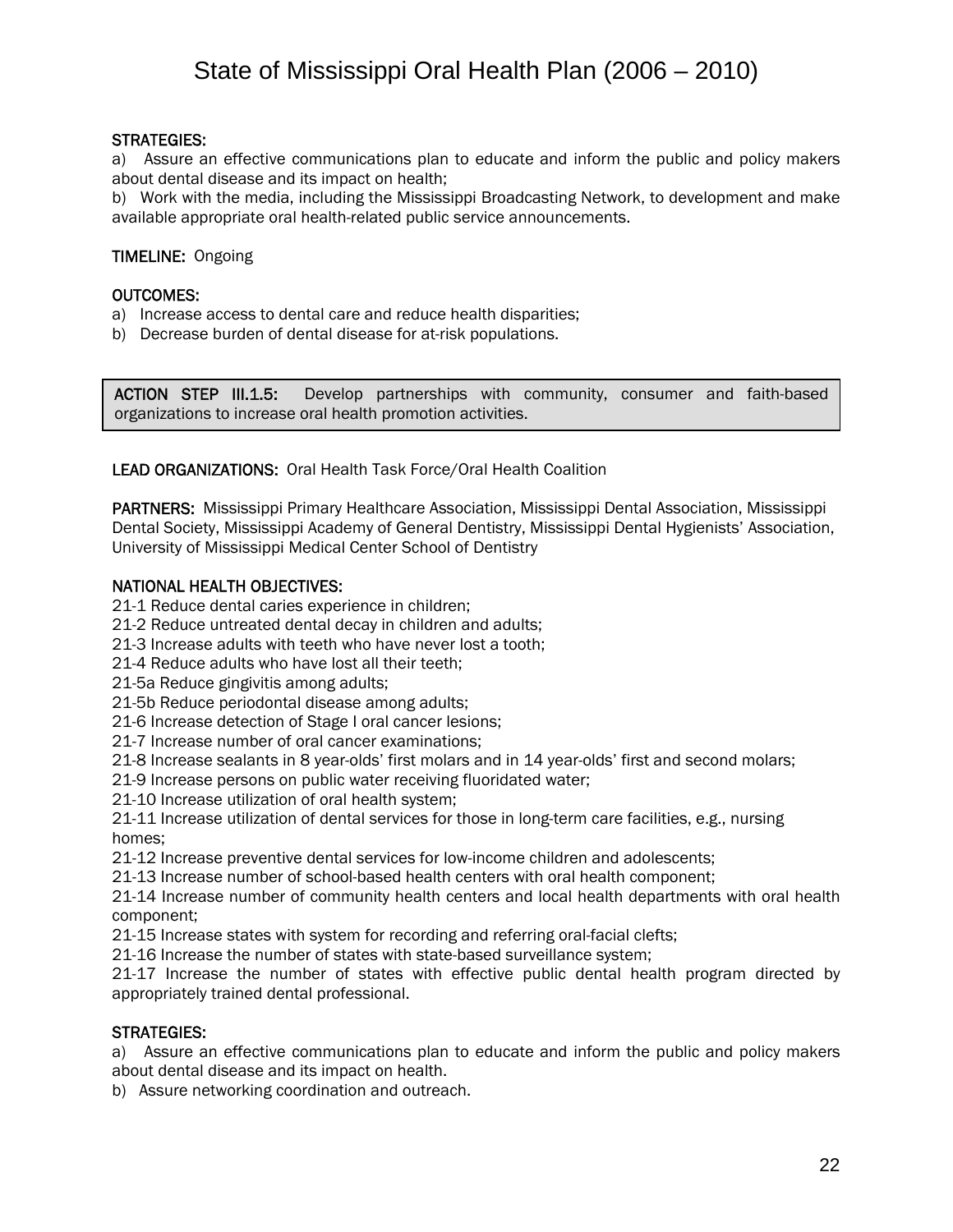TIMELINE: Ongoing

ACTION STEP III.1.6: Form a partnership with Hinds Health Alliance, Delta Regional Authority, Mississippi Economic Development Councils, and other development entities to support publicprivate strategies to promote oral health and encourage workplace interventions.

LEAD ORGANIZATIONS: Oral Health Task Force/Oral Health Coalition

PARTNERS: Delta Dental Plans of Mississippi, Blue Cross/Blue Shield

### NATIONAL HEALTH OBJECTIVES:

21-1 Reduce dental caries experience in children;

21-2 Reduce untreated dental decay in children and adults;

21-3 Increase adults with teeth who have never lost a tooth;

21-4 Reduce adults who have lost all their teeth;

21-5a Reduce gingivitis among adults;

21-5b Reduce periodontal disease among adults;

21-6 Increase detection of Stage I oral cancer lesions;

21-7 Increase number of oral cancer examinations;

21-8 Increase sealants in 8 year-olds' first molars and in 14 year-olds' first and second molars;

21-9 Increase persons on public water receiving fluoridated water;

21-10 Increase utilization of oral health system;

21-11 Increase utilization of dental services for those in long-term care facilities, e.g., nursing homes;

21-12 Increase preventive dental services for low-income children and adolescents;

21-13 Increase number of school-based health centers with oral health component;

21-14 Increase number of community health centers and local health departments with oral health component;

21-15 Increase states with system for recording and referring oral-facial clefts;

21-16 Increase the number of states with state-based surveillance system;

21-17 Increase the number of states with effective public dental health program directed by appropriately trained dental professional.

### STRATEGY:

Plan and host a State Dental Summit with coalition partners to inform the business community and the public.

### TIMELINE: 2006-2007

### OUTCOMES:

- a) Increase access to dental care and reduce health disparities;
- b) Decrease burden of dental disease for at-risk populations.

ACTION STEP III.1.7: Provide parent-teacher organizations with oral health information.

LEAD ORGANIZATIONS: Mississippi Department of Education, Mississippi Head Start Association, and Mississippi Department of Health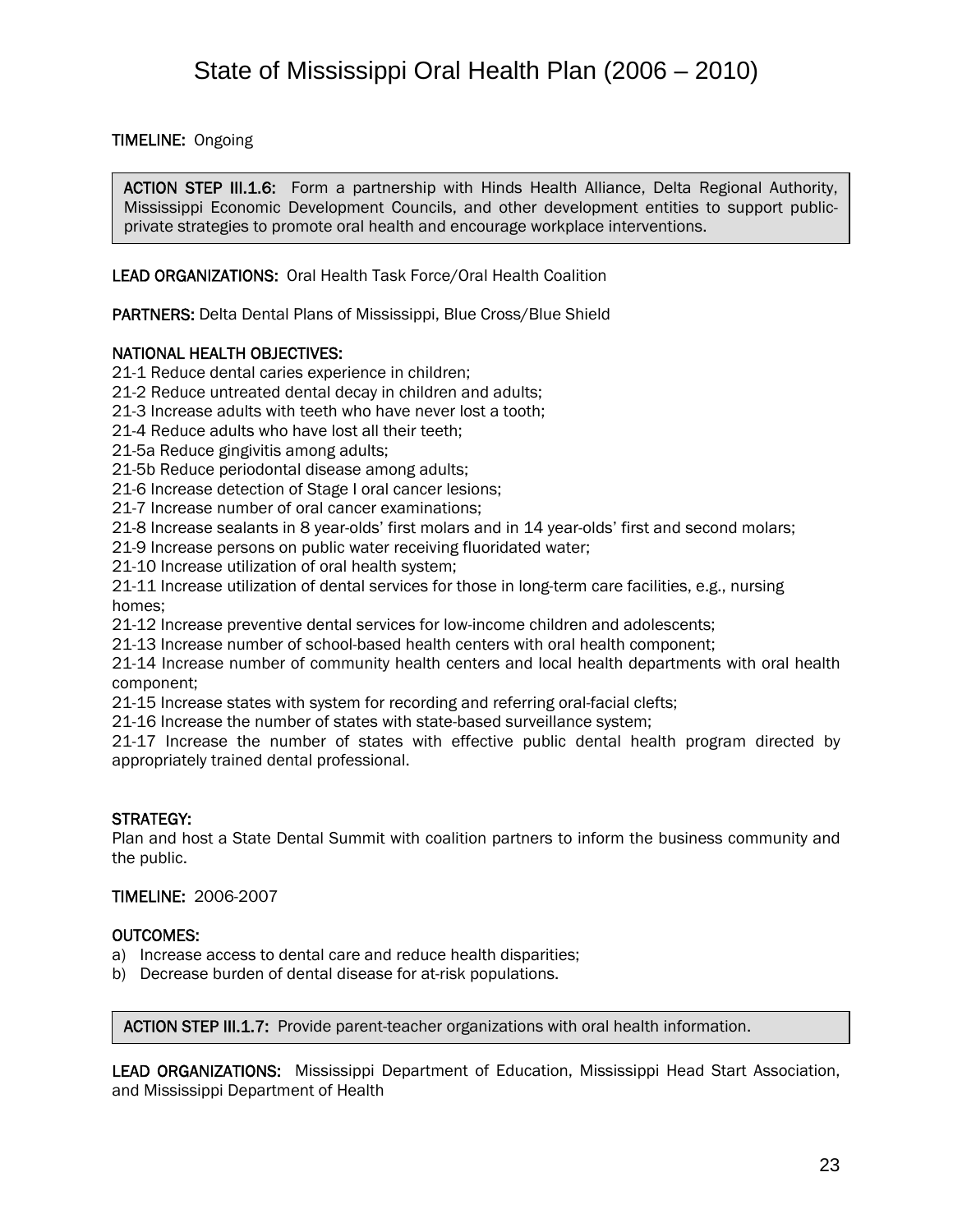PARTNERS: Oral Health Task Force/Oral Health Coalition

### NATIONAL HEALTH OBJECTIVES:

21-1 Reduce dental caries experience in children;

- 21-10 Increase utilization of oral health system;
- 21-12 Increase preventive dental services for low-income children and adolescents;
- 21-13 Increase number of school-based health centers with oral health component;

#### STRATEGIES:

- a) Plan and host a State Dental Summit with coalition partners to inform the education community and the public;
- b) Partner with other coalitions to participate in educational programs.

### TIMELINE: Ongoing

#### OUTCOMES:

- a) Increase access to dental care and reduce health disparities;
- b) Decrease burden of dental disease for at-risk populations.

### *GOAL 2: Enhance oral health practitioners' awareness and ability to improve oral health in their community.*

ACTION STEP III.2.1: Utilize existing oral health associations to provide information and continuing education to members. L

### LEAD ORGANIZATIONS: Oral Health Task Force/Oral Health Coalition

PARTNERS: Mississippi Dental Association, Mississippi Dental Society, Mississippi Primary Health Care Association, Mississippi State Board Dental Examiners, Mississippi Dental Hygienists' Association, Mississippi Rural Health Association, University of Mississippi Medical Center School of Dentistry, University of Mississippi School of Nursing, Mississippi Chapter of the American Academy of Pediatrics, and Mississippi Academy of Family Medicine

#### NATIONAL HEALTH OBJECTIVES:

21-1 Reduce dental caries experience in children;

- 21-10 Increase utilization of oral health system;
- 21-12 Increase preventive dental services for low-income children and adolescents;
- 21-13 Increase number of school-based health centers with oral health component.

### STRATEGIES:

- a) Improve educational opportunities to promote awareness of and prevent the burden of dental disease and best practices;
- b) Partner with other health coalitions to participate in educational programs.

#### TIMELINE: Ongoing

#### OUTCOMES:

- a) Increase access to dental care and reduce health disparities;
- b) Decrease burden of dental disease for at-risk populations.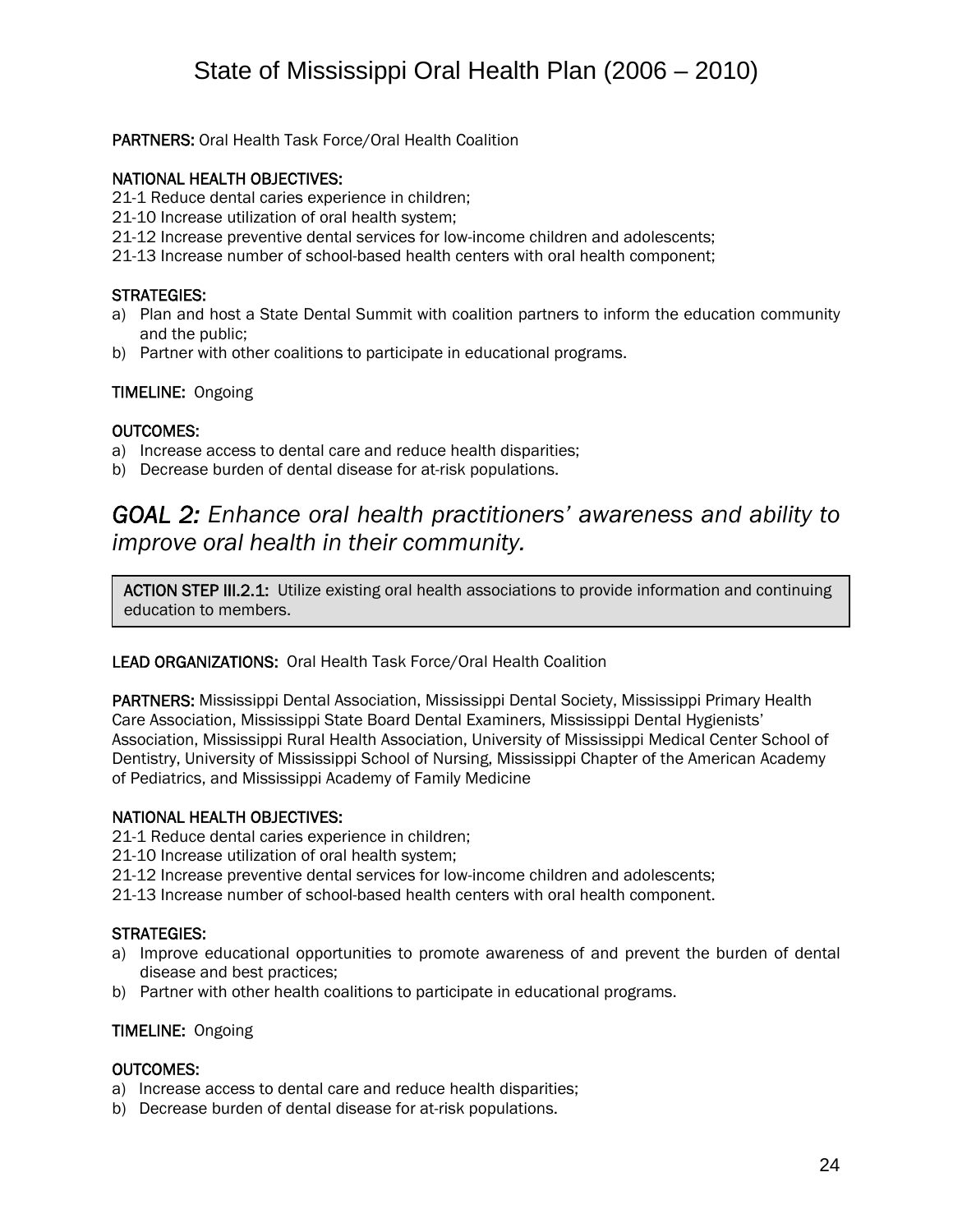ACTION STEP III.2.2: Explore feasibility of engaging other health care professionals to screen patients for oral health needs (e.g. pediatricians.)

LEAD ORGANIZATIONS: Mississippi Chapter of American Academy of Pediatrics and Mississippi Academy of Family Medicine

PARTNERS: Oral Health Task Force/Oral Health Coalition, Mississippi Dental Association, Mississippi Dental Hygienists' Association, and Mississippi Nursing Association

### NATIONAL HEALTH OBJECTIVES:

21-1 Reduce dental caries experience in children; 21-10 Increase utilization of oral health system; 21-12 Increase preventive dental services for low-income children and adolescents; 21-13 Increase number of school-based health centers with oral health component.

### STRATEGY:

Utilize best practice models for health workforce education and skills development.

TIMELINE: Ongoing

### OUTCOMES:

 

- a) Increase access to dental care and reduce health disparities;
- b) Decrease burden of dental disease for at-risk populations.

### *GOAL 4: Increase availability of preventive oral health services.*

ACTION STEP III.4.1: Target 100 percent of at-risk children to have preventive dental services, such as dental sealants, weekly fluoride mouth rinse, daily fluoride supplements, or fluoride varnish.

LEAD ORGANIZATIONS: Mississippi Department of Health and Mississippi Division of Medicaid

PARTNERS: Oral Health Task Force/Oral Health Coalition, Mississippi Dental Association, Mississippi Dental Hygienists' Association, Mississippi Primary Health Care Association, Mississippi Department of Finance and Administration (Children's Health Insurance Program) and Mississippi Department of Human Services

### NATIONAL HEALTH OBJECTIVES:

21-1 Reduce dental caries experience in children;

- 21-10 Increase utilization of oral health system;
- 21-12 Increase preventive dental services for low-income children and adolescents;
- 21-13 Increase number of school-based health centers with oral health component.

### STRATEGY:

Assure viable state oral health program to implement and maintain effective preventive programs.

TIMELINE: Ongoing